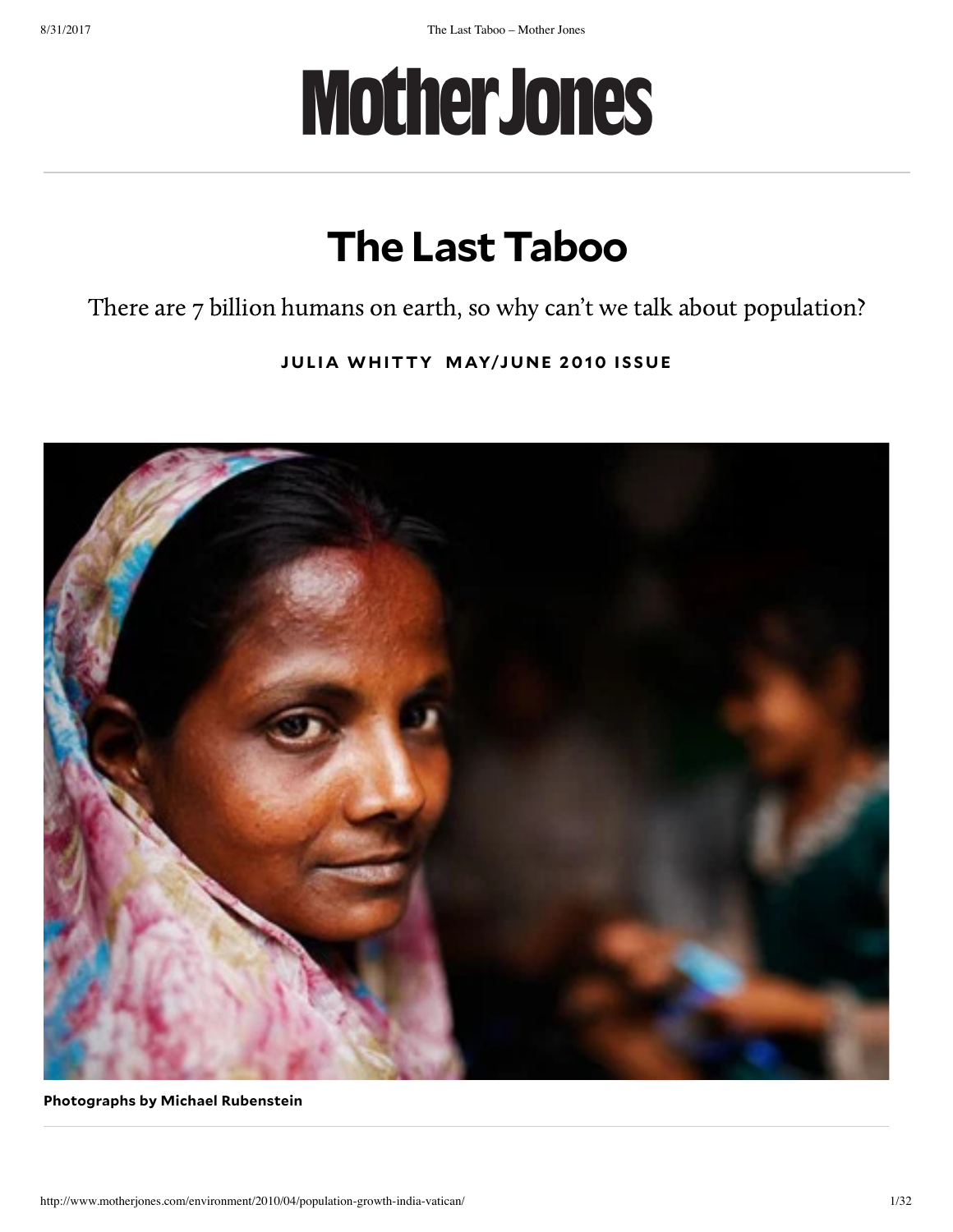IT'S MIDNIGHT on the streets of Calcutta. Old women cook over open fires on the sidewalks. Men wait in line at municipal hand pumps to lather skin, hair, and lungis (skirts), bathing without undressing. Girls sit in the open beds of bicycle-powered trucks, braiding their hair. The monsoon's not yet over, and grandfathers under umbrellas squat on their heels, arguing over card games, while mothers hold bare-bottomed toddlers over open latrines. On every other block, shops the size of broom closets are still open, kerosene lights blazing, their proprietors seated cross-legged on tiny shelves built above their wares of plastic buckets or machetes or radios. Many people sleep through the lively darkness, draped over sacks of rice or on work carts full of paper or rags or hay. Groups of men and women, far from their home villages, sprawl haphazardly across the sidewalks, snoring.

I'm crossing the city in one of Calcutta's famously broken-down Ambassador taxis. The seat's been replaced with a box, the windows don't work, there never were seat belts. Sneezes of rain blow through. It's always like this, arriving in the dead of night after incomprehensibly long international flights, exiting the hermetically sealed jet onto humid and smoky streets perfumed with gardenias and shit. The coal haze is thick as magician's smoke. Out of the dark, suddenly, the huge haunches of a working elephant appear, tail switching, big feet plodding carefully over piles of garbage, each footfall spooking a hungry dog. The mahout tucked between her ears nonchalantly chats on a cell phone.

The festival of Durga Puja has just ended, and my taxi slows nearly to a stop behind a procession of trucks, Land Rovers, minivans, and people on foot escorting a 10-arm clay idol of the goddess Durga to the Hooghly River to be submerged. Traffic here is astonishing, with more vehicles per kilometer than any other city in India. At one complicated intersection between three major arteries, two men herd a hundred goats dyed a festive hot pink through a tangle of pedestrians, bicycles, overloaded trucks, and hand-drawn carts carrying 20-foot bamboo poles, powered by matchstick-thin barefoot men straining forward at the waist. Calcutta's famous [rickshaws](http://ngm.nationalgeographic.com/2008/04/kolkata-rickshaws/calvin-trillin-text), among the last human-drawn taxis in Asia, are stabled in herds for the night, their pullers contorted in sleep across the double seats.

My family ties to Calcutta, renamed Kolkata in 2001, in the state of West Bengal, reach back to the city's 17th-century British beginnings. My genetic roots in India wend back farther. Remarkably, little of architectural note has changed since this capital city of the British Raj was built; it's only aged, postapocalyptically, with slumping buildings cobbled together from broken buildings and banyan trees growing opportunistically from tiles eroding to humus on old roofs.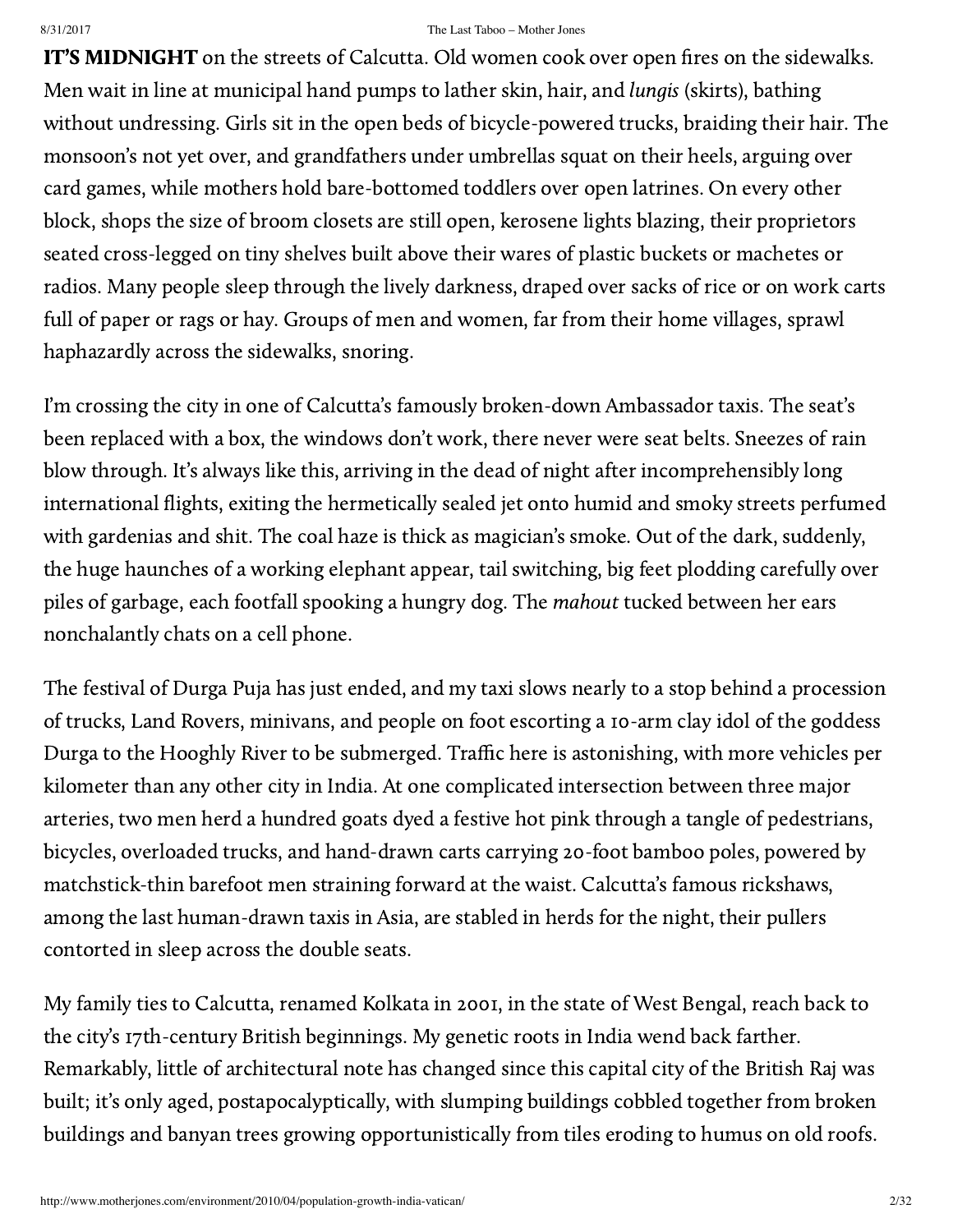That so many can live among the ruins seems impossible. Yet so many do. The city is home to about 5 million people, at a population density of 70,000 per square mile—2.5 times more crowded than New York City. Another 9 million live in the urban agglomeration, bringing the population of greater Kolkata to 14 million. More are added every day though not as many as you might expect from births. Kolkata's fertility rate (the average number of children born to a woman) is only 1.35, well below the global replacement average of 2.34 (the

|             |                                 | 2075: 9.2B               |
|-------------|---------------------------------|--------------------------|
|             |                                 | 2000: 6.1B $\rightarrow$ |
|             | $1900: 1.7B -$                  |                          |
|             | 1800: 980M+                     |                          |
|             | 1350S: BLACK DEATH+             |                          |
| 4000 BC: 7M | $-500$ BC: 100M<br>1000 BC: 50M |                          |

**\* Future figures based on UN projections. Sources: US Census Bureau, U**

number where population stabilizes as births balance with deaths). Instead, the city's growth is fueled largely through migration from a poorer and more fertile countryside.

What supports the crowds of Kolkata are what supports life everywhere: air, water, food, fuel, climate. Three hundred miles north of the city rises the mighty buttress of the Himalayas, home to 18,000 [glaciers](http://www.wwf.or.th/what_we_do/footprint/climate_carbon_energy/climate_deal/publications/asia_pacific.cfm?19092/An-Overview-of-Glaciers-Glacier-Retreat-and-Subsequent-Impacts-in-Nepal-India-and-China) covering an area of ice larger than Maryland. After the Arctic and Antarctic, this "third pole" holds earth's greatest freshwater reserve, supplying the outflows of some of the globe's mightiest rivers—Ganges, Yarlung Tsangpo, Brahmaputra—water for one in seven people on earth. Fifty miles to the south of Kolkata, at the end of those rivers, lies the enormous Bay of Bengal, where 3 million tons of seafood are netted, hooked, and trawled annually. In highlands to the north and south lie the seams of coal that fuel the city.



**Konica Modol lives in Topsia, a Kolkata slum of shanties and godowns (warehouses). Days after these**

Seen from above, the circulatory system of roads and railroads of the Indian east—home to 300 million people, roughly the same as the US funnels into Kolkata, with trucks and freight trains running day and night, laden with fuel, fish, and food. The city itself funnels into a central core, a defensible bend in the Hooghly River and the classic star-shaped, 18th-century Fort [William—](http://en.wikipedia.org/wiki/Fort_William_(India))a stronghold harking back to a time when wealth was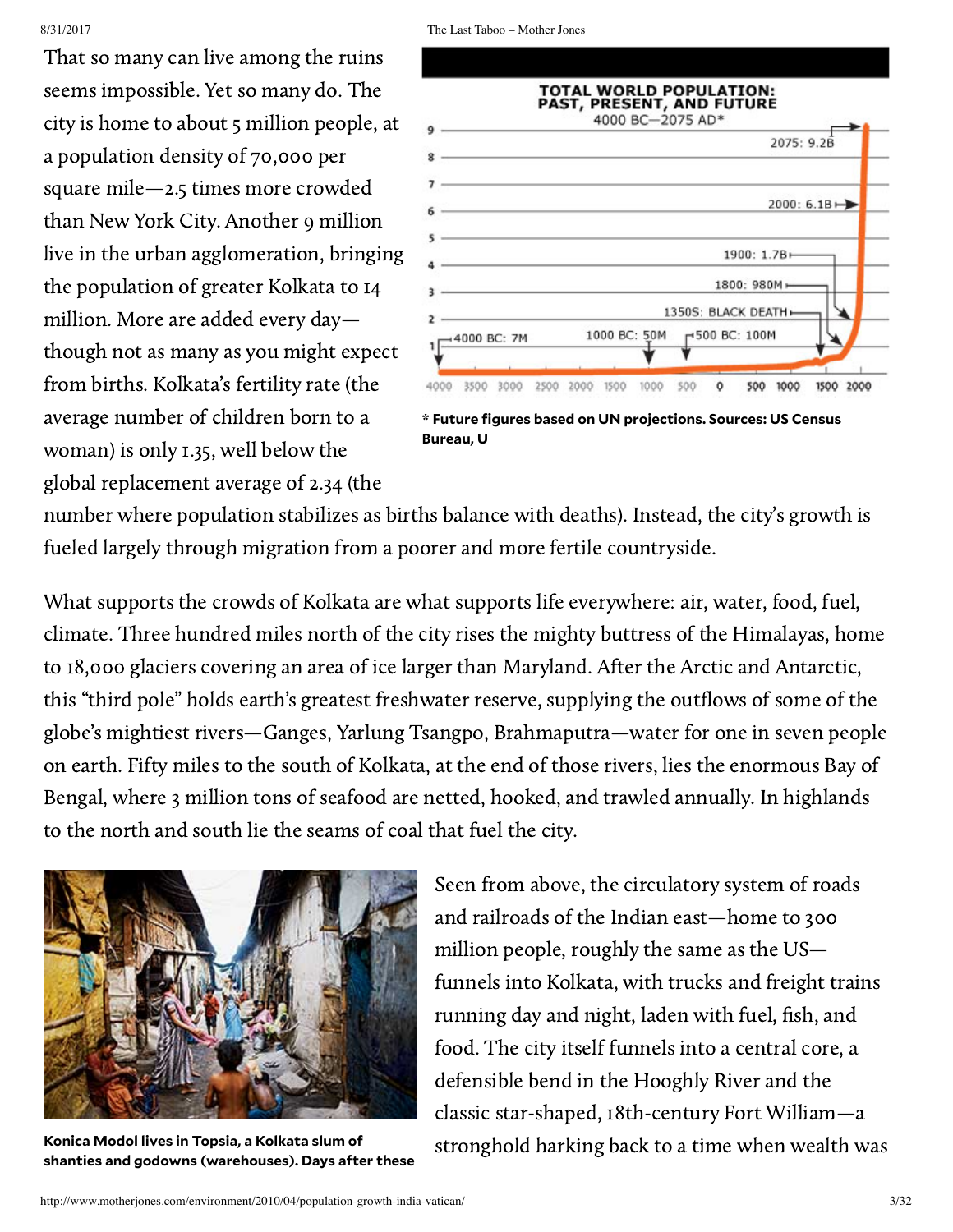**pictures were taken, fire consumed the slum, leaving 1200 homeless.**

measured in tea, silk, jute, ivory, and gemstones, and when survival was assured with cannon fire.

Survival in the 21st century is different. Its real measure lies in the depth of the snowpack in the Himalayas, in the sustainable tonnage of fish caught in the Bay of Bengal, in the inches of topsoil remaining on the Indian plains, and in the parts per million of coal smoke in the air. The root cause of India's dwindling resources and escalating pollution is the same: the continued exponential growth of humankind.

As recently as 1965, when the world population stood at 3.3 billion, we collectively taxed only 70 percent of the earth's biocapacity each year. That is, we used only 7/10 of the land, water, and air the planet could regenerate or repair yearly to produce what we consumed and to absorb our greenhouse gas emissions. According to the Global Footprint Network, a California think tank, we first overdrew our accounts in 1983, when our population of nearly 4.7 billion began to consume natural resources faster than they could be replenished—a phenomenon called "ecological overshoot." Last year, 6.8 billion of us consumed the renewable resources of 1.4 earths.

The United Nations [projects](http://esa.un.org/unpp/) that world population will stabilize at 9.1 billion in 2050. This prediction assumes a decline from the current average [global fertility](http://data.un.org/Data.aspx?d=PopDiv&f=variableID%3A54) rate of 2.56 children per woman to 2.02 children per woman in the years between 2045 and 2050. But should mothers average half a child more in 2045, the world population will peak at 10.5 billion five years later. Half a child less, and it stabilizes at 8 billion. The difference in those projections—2.5 billion—is the total number of people alive on earth in 1950.

Every minute…

## 157 NEW PEOPLE

join the world's population

## 4 are in developed countries (27 babies born, 23 people dying)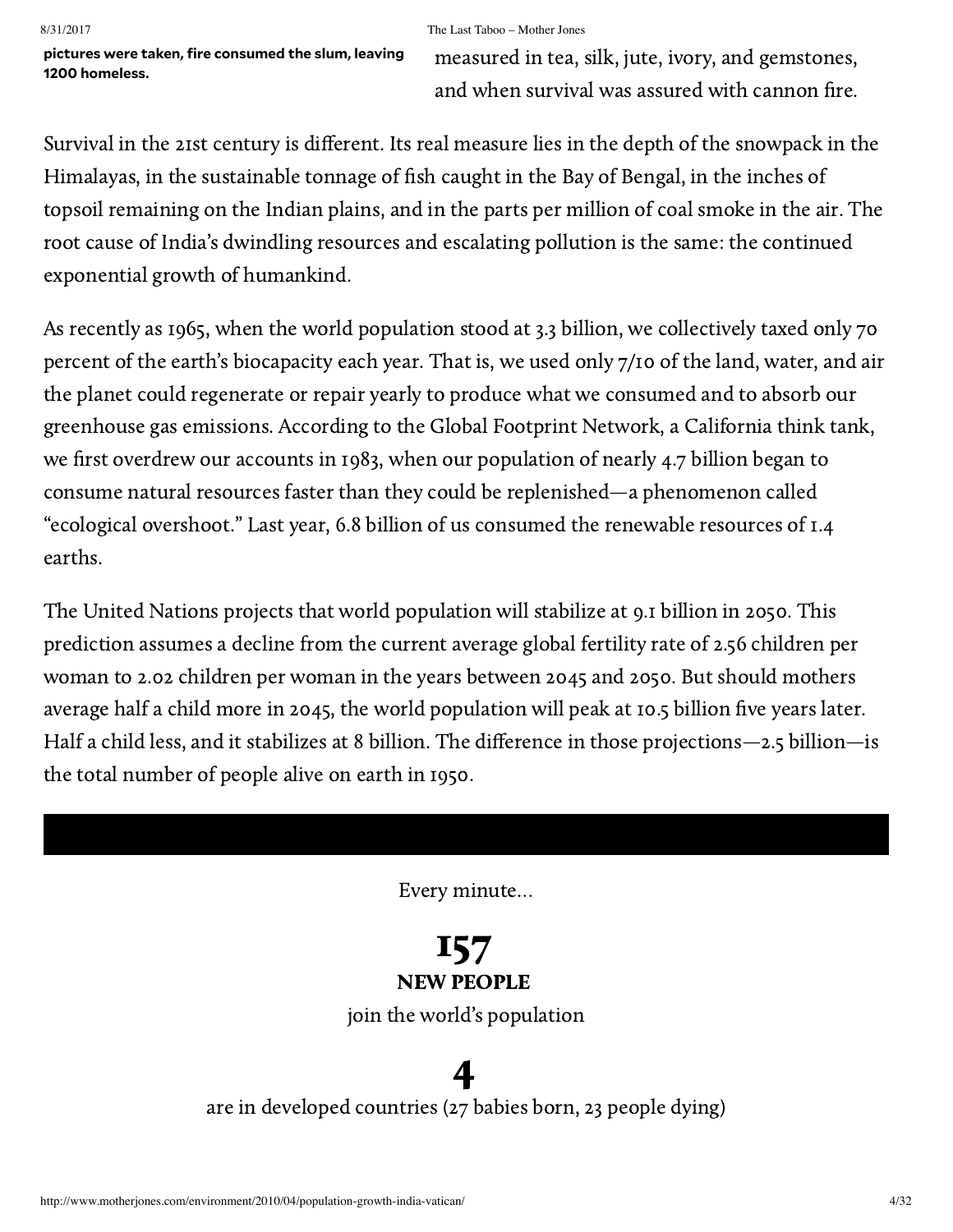153 are in developing countries (237 babies born, 83 people dying)

Source: Population Reference Bureau. Figures rounded.

The only known solution to ecological overshoot is to decelerate our population growth faster than it's decelerating now and eventually reverse it—at the same time we slow and eventually reverse the rate at which we consume the planet's resources. Success in these twin endeavors will crack our most pressing global issues: climate change, food scarcity, water supplies, immigration, health care, biodiversity loss, even war. On one front, we've already made unprecedented strides, reducing global fertility from an average 4.92 children per woman in 1950 to 2.56 today—an accomplishment of trial and sometimes brutally coercive error, but also a result of one woman at a time making her individual choices. The speed of this childbearing revolution, swimming hard against biological programming, rates as perhaps our greatest collective feat to date.

But it's not enough. And it's still not fast enough. Faced with a world that can support either a lot of us consuming a lot less or far fewer of us consuming more, we're deadlocked: individuals, governments, the media, scientists, environmentalists, economists, human rights workers, liberals, conservatives, business and religious leaders. On the supremely divisive question of the ideal size of the human family, we're amazingly united in a pact of silence.

*<i>I'm* returning to *India,where the dynamicsof overpopulation and overconsumption aremost acute, where the lifelines betweenwater,*

"Overpopulation, combined with overconsumption, is the elephant in the room," says Paul Ehrlich, 42 years after he wrote his controversial book, The [Population Bomb.](http://www.amazon.com/Population-Bomb-Paul-R-Ehrlich/dp/1568495870) "We don't talk about overpopulation because of real fears from the past—of racism, eugenics, colonialism, forced sterilization, forced family planning, plus the fears from some of contraception, abortion, and sex. We don't really talk about overconsumption because of ignorance about the economics of overpopulation and the true ecological limits of earth."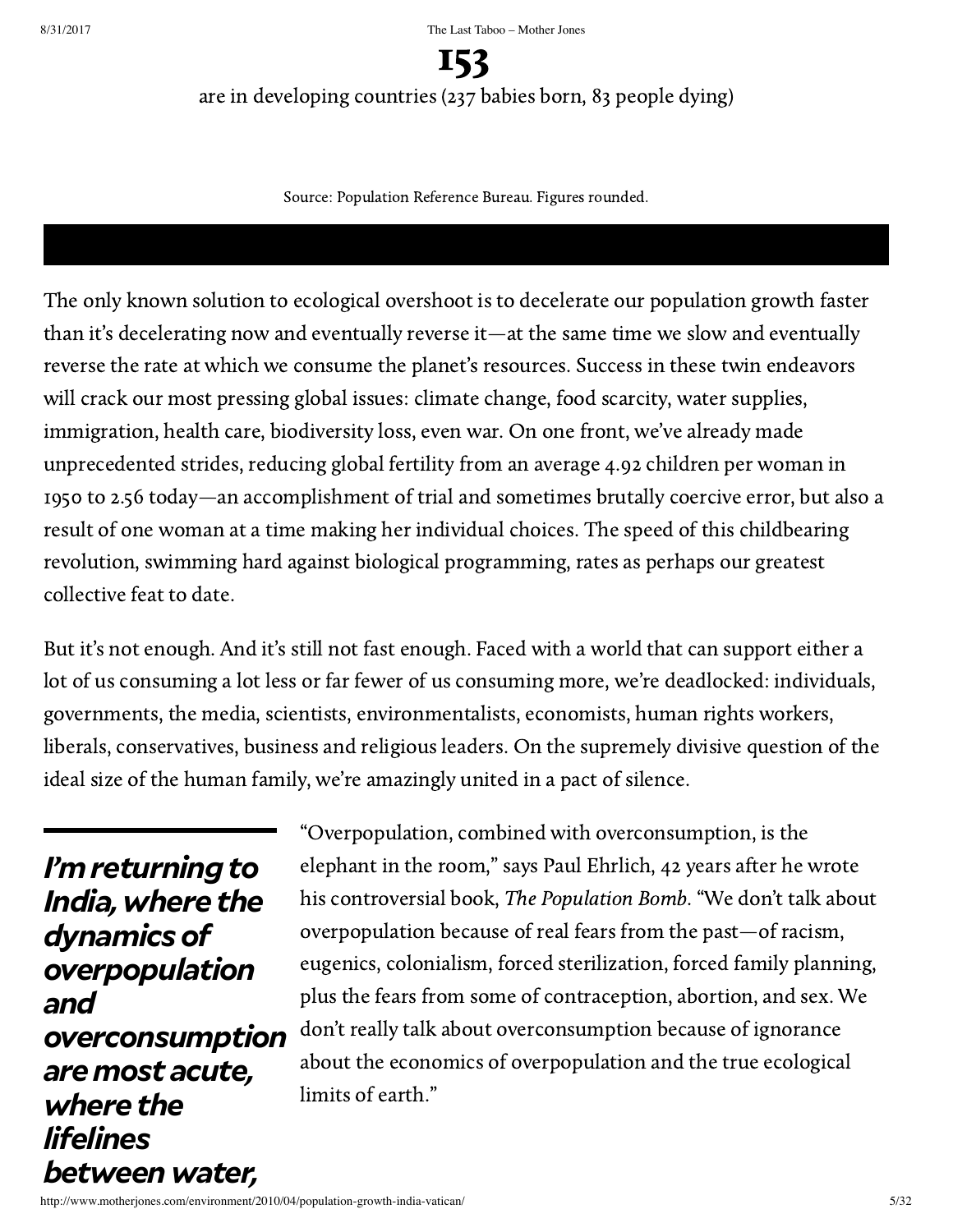*betweenwater,*

*food, fuel, and 1.17billion people—17 percentof humanity subsistingon less than2.5 percentof the globe's land—are already stretched dangerously thin.*

#### 8/31/2017 The Last Taboo – Mother Jones

Core differences about how the population issue is viewed have reinforced the paralysis. Conservationists tended to frame the issue as people vs. nature, while human rights activists found this analysis simplistic and even racist, failing to address what they saw as the core problems of poverty and environmental injustice. Yet they in turn have tended to deny the limits of growth. Add the tension between rich and poor nations, and the issue quickly becomes radioactive. "In the developing world," says Kavita Ramdas, the president and CEO of the San [Francisco-based](http://www.globalfundforwomen.org/) Global Fund for Women, "the problem of population is seen less as a matter of human numbers than of Western overconsumption. Yet within the development community, the only solution to the problems of the developing world is to export the same unsustainable economic model fueling the overconsumption of the West."

I'm returning to India, where the dynamics of overpopulation and overconsumption are most acute, where the lifelines between water, food, fuel, and 1.17 billion people—17 percent of humanity subsisting on less than 2.5 percent of the globe's land—are already stretched dangerously thin. India's population is projected to surpass China's by 2030 in a country only a third China's size—adding 400 million citizens between now and 2050. But that's the mid-level projection. A slight uptick in global fertility, and it may be home to a staggering 2 billion people by 2050. Here, before anywhere else on earth, the challenges of 20th-century family planning will become a 21st-century fight for survival.

Eden Hospital is a 19th-century marble marvel hidden behind spindly bamboo scaffolding at Kolkata's Medical College. Its threshold is swamped by an outpouring of families, each shielding a mother and a swaddled newborn. It takes me a while to ford the flood. Inside, up an ancient, dark, and gritty central stairway, down a veranda lined with multi-bed wards and separated by jalousie doors hanging from rusted hinges, my mother was born 80 years ago, as were many of my relatives before and after her.

> Eden maternity hospital was a wonder in its day, opened optimistically in 1881 to accommodate some 80 women, primarily Europeans and Anglo-Indians: the biracial Eurasian [community](http://books.google.com/books?id=d22WUEmG49IC&printsec=frontcover&dq=poor+relations,+eurasian&source=bl&ots=jVBEeFpeRs&sig=suuo0SRsrN9LeNUnrRmNRlLIkyg&hl=en&ei=8MPIS8aJMJT6sgOY6YCYCw&sa=X&oi=book_result&ct=result&resnum=2&ved=0CA4Q6AEwAQ#v=onepage&q&f=false) sired by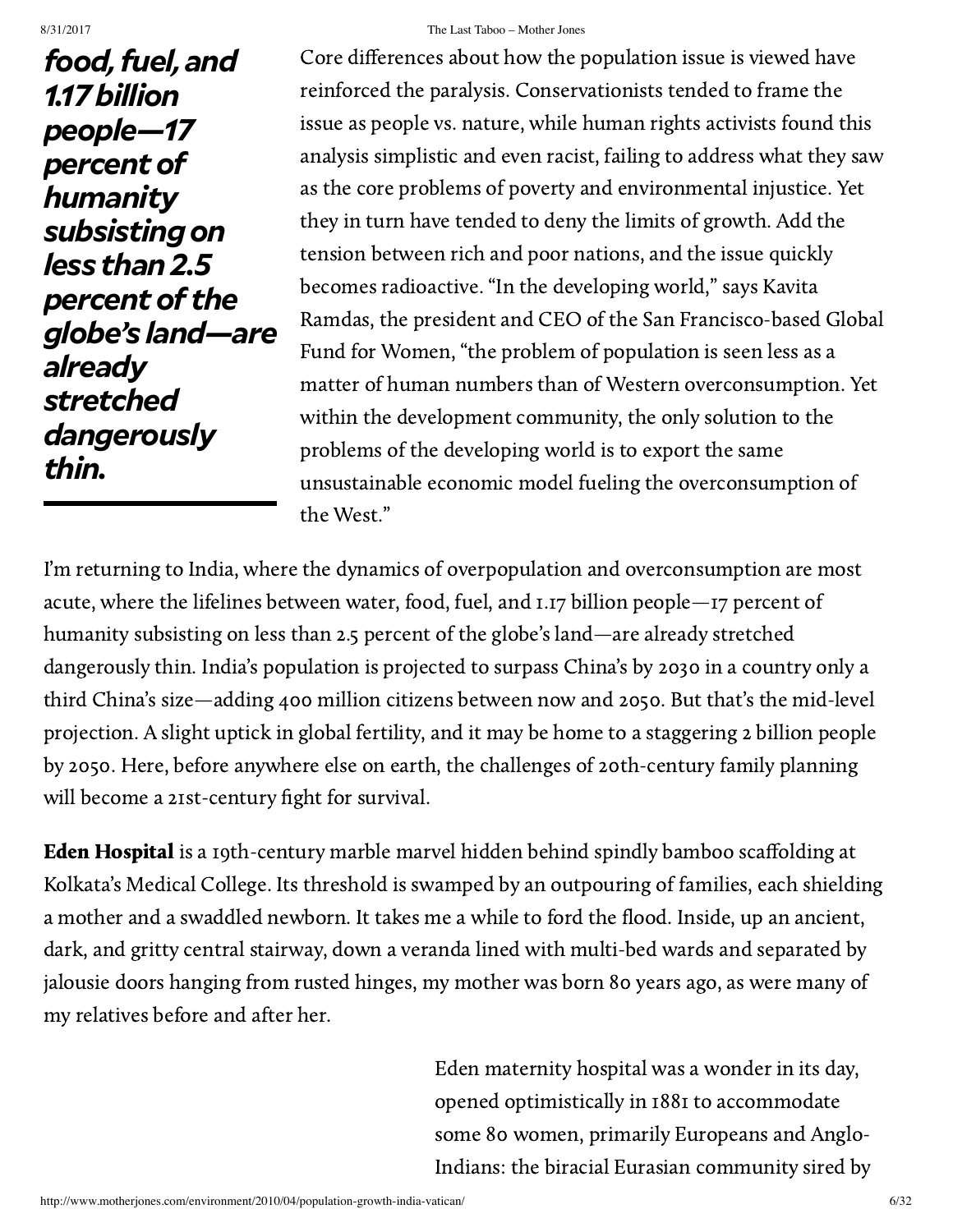

**Eden Hospital was founded in 1881 as a maternity ward for Europeans—and for the Eurasian ospring of British colonialists and Indian women.**

the Raj. In 1881, there was an understanding that human population was growing, thanks to the Reverend Thomas Robert Malthus' 1798 An Essay on the Principle of [Population.](http://www.econlib.org/library/Malthus/malPlong.html) Malthus, a political economist, argued that humans were destined to grow geometrically, while food production could increase only arithmetically, guaranteeing that famine would cinch the growth of humankind within the scarce purse of resources.

And so it did. For 150 years after Malthus, hunger killed [millions](http://books.google.com/books?id=3IrKEzgkQkMC&dq=late+victorian+holocaust&printsec=frontcover&source=bn&hl=en&ei=O8TIS6bnMYuotgOX1LX1BA&sa=X&oi=book_result&ct=result&resnum=4&ved=0CBwQ6AEwAw#v=onepage&q=late%20victorian%20holocaust&f=false): perhaps 50 million Chinese in

multiple famines of the 19th century; upwards of 20 million Indians during a dozen major famines in the latter half of the 19th century; a million in the Great Famine of Ireland between 1845 and 1852; one-third of the local population in the Ethiopian Great Famine of 1888 to 1892; 3 million in Bengal in 1943.

Malthus' mathematical concerns about population growth developed inside an 18th-century moral framework we still wrestle with today. According to him, poor people grew their numbers irresponsibly and were kept in check by their own bad habits and addictions: "The vices of mankind are active and able ministers of depopulation." He opposed government assistance to the poor on the grounds that it enabled more people to reproduce without the means to support themselves. He advocated that the surplus population be allowed to decrease of its own accord —a suggestion that [reportedly](http://www.npg.org/projects/malthus/gannett_story.htm) inspired Charles Dickens to pen the tale of misanthrope Ebenezer Scrooge.

In later editions of his essay, Malthus suggested a solution to the growing numbers of impoverished people he considered poor specimens, a eugenics-like answer popular in his time, based on animal husbandry and designed to "upgrade" the human race: "[B]y an attention to breed, a certain degree of [improvement](http://www.econlib.org/library/Malthus/malPlong12.html#Bk.III,Ch.I) similar to that among animals might take place among men," he wrote. "Whether intellect could be communicated may be a matter of doubt; but size, strength, beauty, complexion, and, perhaps, even longevity, are in a degree transmissible."

My grandmother gave birth to six children in the airy rooms of Eden Hospital, exactly half the number born to her grandmother, who delivered 12 in half a dozen military outposts across India. These Eurasian children worried the leadership of imperial Britain, which oscillated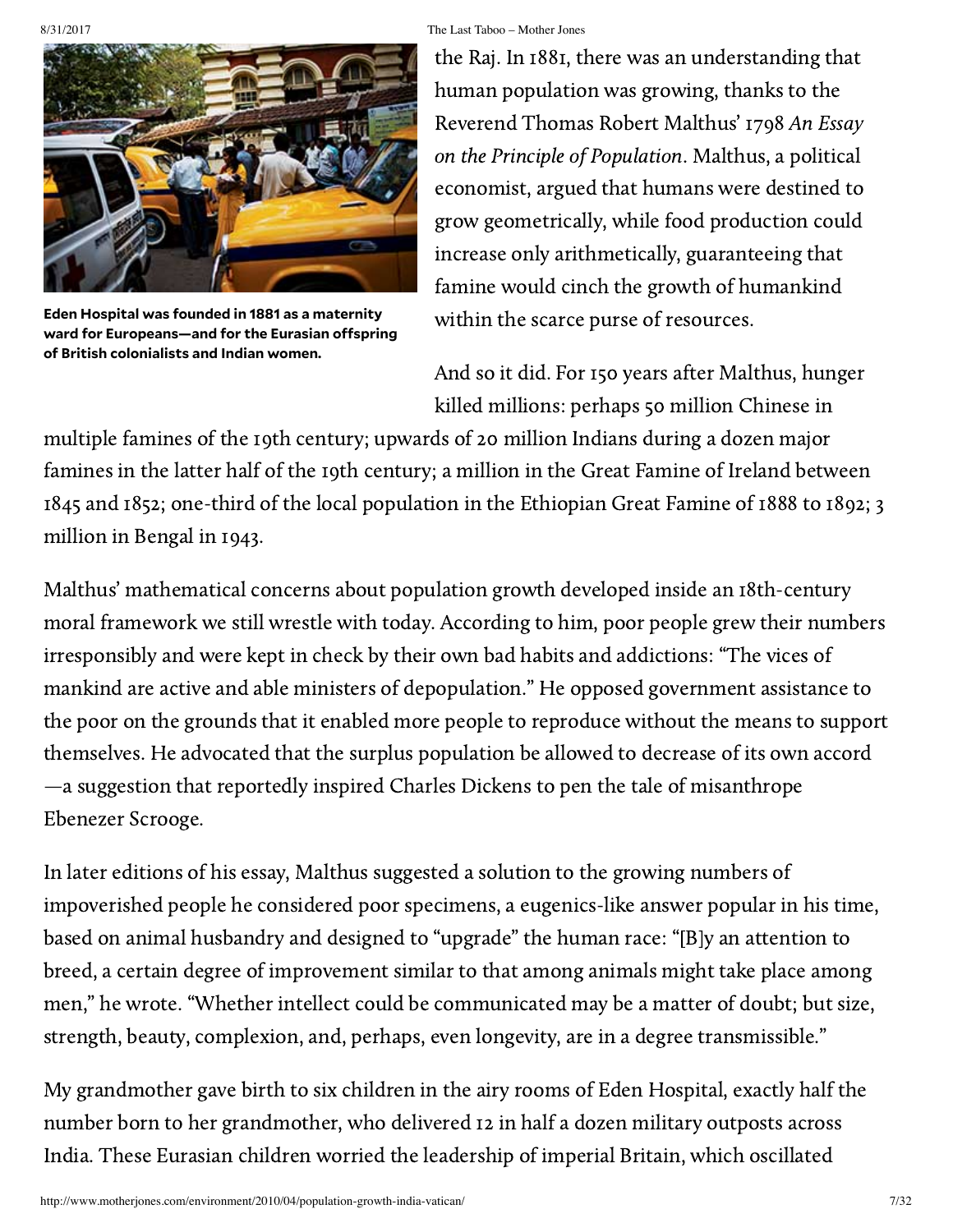between contradictory official policies allowing, discouraging, or mandating marriage between cohabiting British men and Indian women. Yet none of these early efforts at population (or complexion) control succeeded in stemming the flow of biracial children.

Part of the failure derived from a paradox in Malthus' moral framework. The reverend believed families needed to limit their numbers of children, yet he opposed contraception, and many agreed with him. Only the "temporary unhappiness" of abstinence was acceptable. Other methods of birth control "lower, in the most marked manner, the dignity of human nature," he wrote. "It cannot be without its effect on men, and nothing can be more obvious than its tendency to degrade the female character."

*Malthus' suggestions that the 'surplus population'be* allowed to die *ofromdisease or improvedvia eugenics reportedly inspiredCharles Dickens* to pen *the tale Ebenezer Scrooge.*

Yet what Malthus put in motion could not be stopped. Fears of overpopulation spawned by his essay, combined with fears within families of too many hungry children, drove a 19th-century technological boom in contraceptives (including the invention of the first rubber condoms), known for a time as Malthusian devices. These were hardly the first attempts at birth control: Hieroglyphic instructions in ancient Egypt described vaginal plugs of crocodile dung; two millennia ago, a wild [abortion-inducing](http://www.salon.com/health/feature/1999/07/01/fennel) fennel of the Mediterranean was harvested to extinction; a Greek legend described a female condom made of a goat's bladder (for protection against the serpents and scorpions in King Minos' semen); medieval Islamic physicians listed 196 contraceptive substances. (See ["Masters](http://www.motherjones.com/get-free-access) of the Uterus.")

Long before Malthus, humans sought to accommodate promiscuous intercourse without the entanglements of pregnancy. Even prior to the European discovery of rubber in the New World,

men wore condoms: Chinese of oiled silk paper; Japanese of fine leather or tortoiseshell (both doubling as dildos for their women in their absence). Gabriele Falloppio tested linen condoms tied with ribbons on 1,100 Italian men in 1564 and [claimed](http://commons.wikimedia.org/wiki/File:De_Morbo_Gallico.jpg) them to be 100 percent effective for men against the new plague of syphilis. Someone, though not the mythical Dr. Condom, discovered the intestines of goats, sheep, calves, and fish were prophylactic against both disease and pregnancy.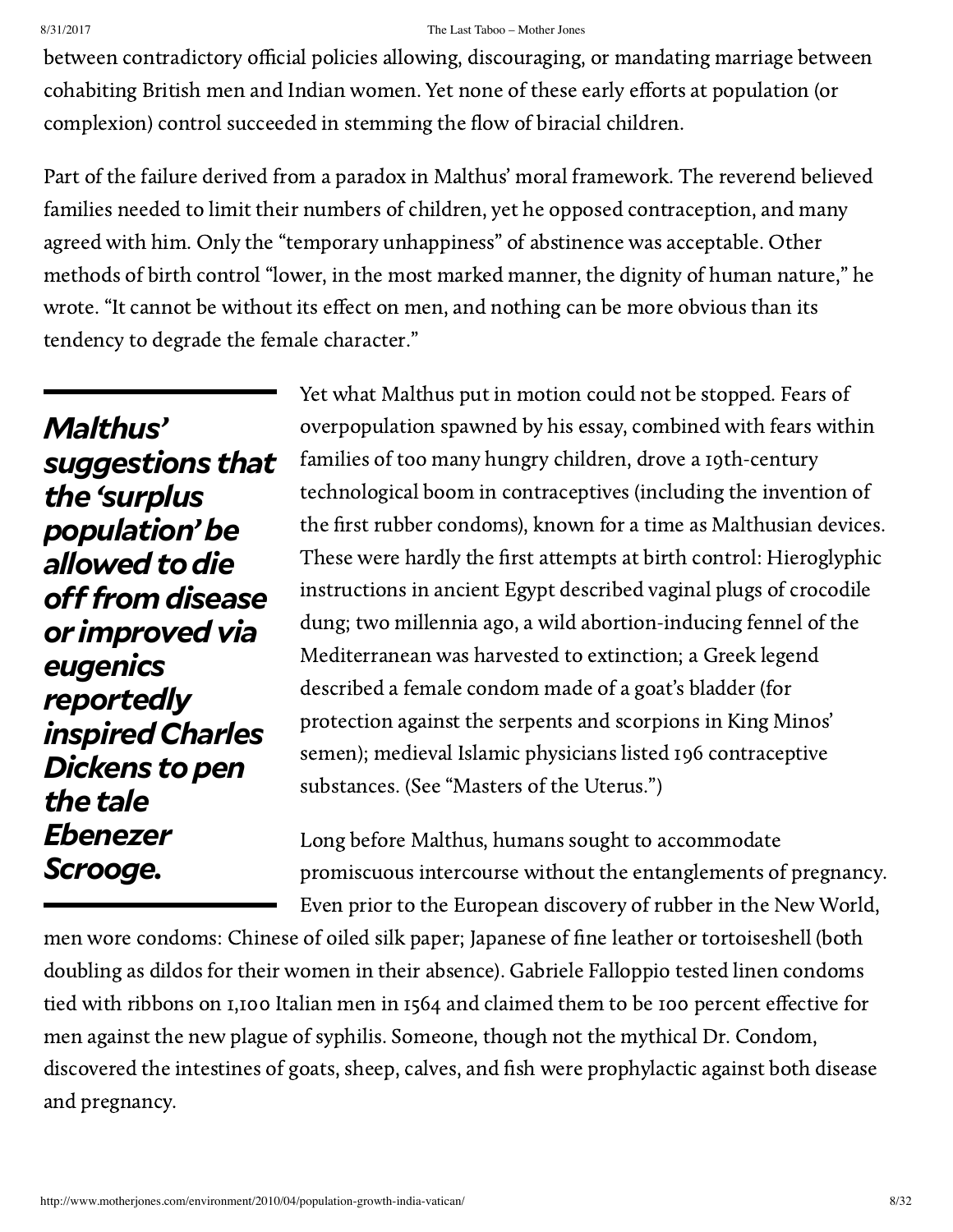When all else failed, self-control helped. The men of Elizabethan England knew of and successfully practiced coitus interruptus, while the men of 18th-century France were so proficient at withdrawal that family size declined until the baby boom following World War II. The utopian Robert Dale Owen, attempting to promote coitus interruptus to prudish 19thcentury Americans, labored through 48 pages of a profusely apologetic argument called Moral [Physiology](http://books.google.com/books?id=QX8YAAAAYAAJ&printsec=frontcover&dq=moral+physiology,+owens&source=bl&ots=2LU49wmUXe&sig=CsVZ-Y3dKnIJdis-xe5rnIHJD_I&hl=en&ei=BcbIS-nrCZKgsgOsj531BA&sa=X&oi=book_result&ct=result&resnum=1&ved=0CAYQ6AEwAA#v=onepage&q&f=false) before zeroing in on what the French did so well: "It may be objected that [coitus interruptus] requires a mental effort and a partial sacrifice. I reply, that, in France, where men consider this...a point of honour, all young men learn to make the necessary effort."

Even in Malthus' time, pamphlets describing female contraceptive methods were circulating widely—though [illegally](http://law.jrank.org/pages/5508/Comstock-Law-1873.html) in America, having been labeled pornographic. Informational leaflets such as the "diabolical handbills," advising [how to](http://books.google.com/books?id=60DIWglaAsoC&printsec=frontcover&dq=fruits+of+philosophy&source=bl&ots=qgUHPSAKON&sig=F7OD036nVhbGTZo3u0oejHBaWTg&hl=en&ei=PMbIS_P8D5T8tQOZ0-yXCw&sa=X&oi=book_result&ct=result&resnum=5&ved=0CB4Q6AEwBA#v=onepage&q=ribbon&f=false) make and use vaginal sponges, were in high demand by European and American women who did not wish to rely on condoms or men. In 1871, writer Annie Besant and future English parliamentarian Dr. Charles Bradlaugh republished the underground American book, The Fruits of Philosophy, with advice on how to prevent pregnancy by douching after sex. Their showy obscenity trial—in which Charles Darwin refused to give evidence, and a conviction was overturned on a technicality—catapulted sales to 100,000. Soon after, many disparate fronts in the fight for the legalization of birth control coalesced around a new group catchily misnamed the Malthusian League.

No one knows how the Reverend Malthus managed to limit his own family to only three children. His teachings, however, sired countless errant progeny. For 25 years, he lectured at Britain's East India Company College, where his ideas inspired a generation of male Britons to go forth and build a colonial empire. But since India was mostly bereft of European women, they also quickly peopled it with Eurasian offspring. Among the empire builders was a young Sir Ashley Eden, for whom the largest obstetrics and gynecological ward for Europeans and Eurasians in all of Asia would be named—leaving the vast majority of Indian women to Malthus' version of nature's ruthless devices.

India today prides itself on being the world's largest democracy. But it's also the hungriest, only recently and barely liberated from "the most dreadful famines" Malthus wrote of. One of every two underfed people on earth lives [here.](http://www.wfp.org/countries/india) Forty percent of Indian children under the age of five are underweight and stunted. More than 4 percent of the 26 million babies born here every year die within their first month of life, a neonatal mortality rate surpassing even India's war-torn neighbor, Sri Lanka. Worse, India's underfed are not decreasing, as one might expect from one of the world's fastest growing economies, but increasing. India's economic boom has surged past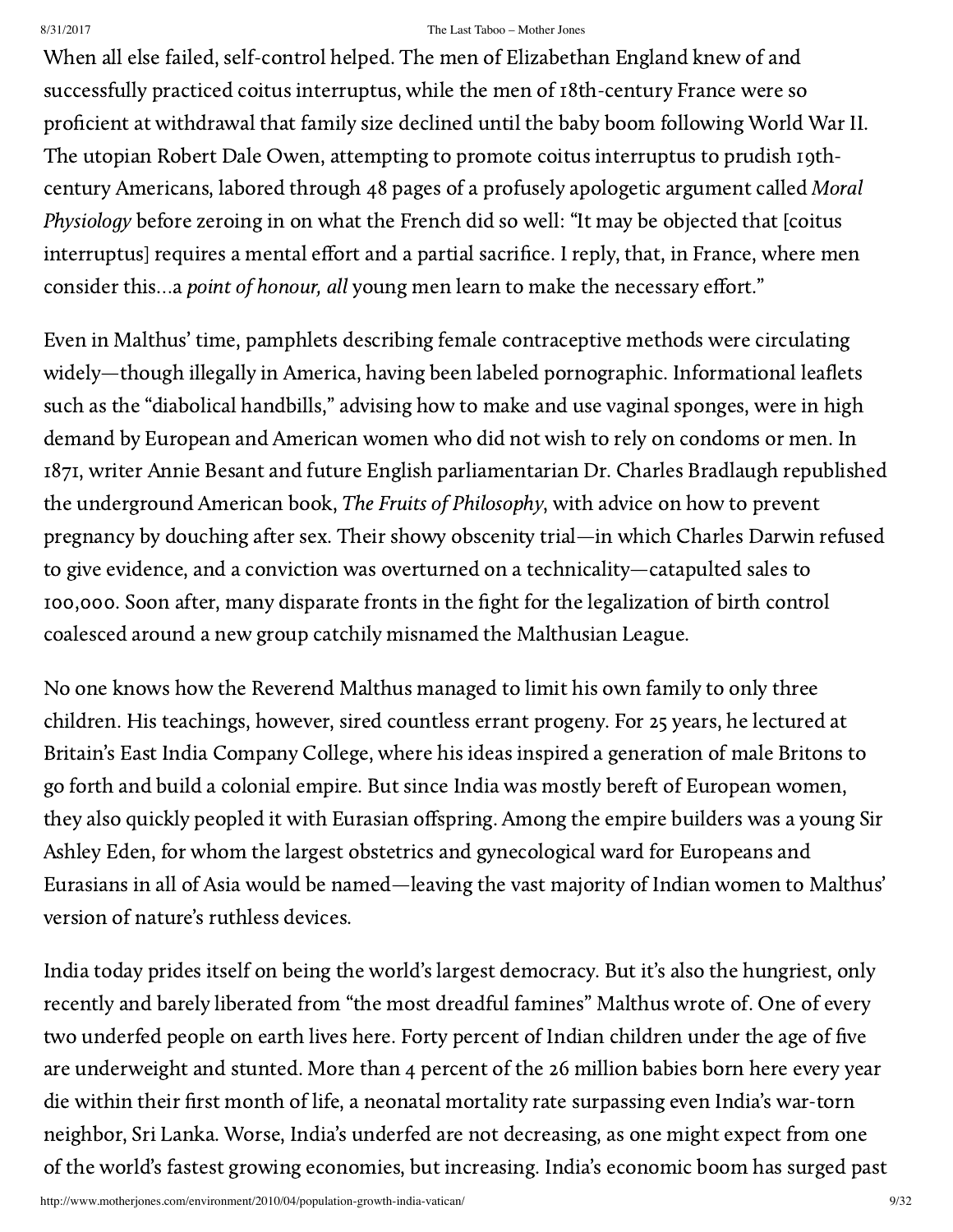most Indians, leaving 53 percent in poverty, according to the calculations of one Indian government commission. In the state of Bihar, next door to West Bengal, 9 of 10 rural children are anemic, a telltale marker of hunger and malnutrition.

In The Population Bomb, Ehrlich predicted inevitable mass starvation as early as the 1970s and 1980s—notably in India, which he claimed could not possibly attain food self-sufficiency. Instead, American agronomist Norman Borlaug's "Green [Revolution](http://www.energybulletin.net/node/25315)" brought dwarf wheat strains and chemical fertilizers to increase India's crop yields 168 percent within a decade. This monumental achievement defused the bomb and earned Ehrlich the dismissive title of Malthusian: just one more in a line of pessimists forecasting phantom famines. Ever since, the subject has been largely taboo. Scientists from a variety of fields privately tell me the issue of overpopulation is simply too controversial—too inflamed with passions to get funded, too strong a magnet for ideologues. Those who've tackled it tell me of harassment, even physical threats, from a frightening fringe.



Take the near-civil war within the Sierra Club—whose former executive director, David Brower, originally suggested Ehrlich write The Population Bomb. The Sierra Club had long supported population stabilization. But started in the early 1990s, anti-immigration activists spurred by John [Tanton—](http://www.inthesetimes.com/article/2608/)who controls an array of English-only, zeroimmigration, and nativist groups stealthily twice attempted to take over

the board. Perhaps naively, some Sierra Club stalwarts concerned with population joined their cause. The [battle](http://www.splcenter.org/blog/2009/08/10/leader-of-sierra-club-takeover-effort-resurfaces-with-new-anti-immigrant-warning/) lasted for a decade, culminating when Morris Dees of the Southern Poverty Law Center ran for Sierra's board in an effort to expose Tanton's true [agenda](http://www.splcenter.org/publications/)—and the fact that one of his groups had accepted money from white supremacists. Ehrlich's NGO Zero Population Growth then parted ways with Tanton (a past president), renamed itself the Population Connection, and embraced an end-poverty-to-curb-population approach. Ehrlich and his wife Anne, a conservation biologist, also left the board of Tanton's Federation for American Immigration Reform. Yet the scars between environmentalists and the development community are only beginning to heal. "When you talk about population," says Larry Fahn, Sierra Club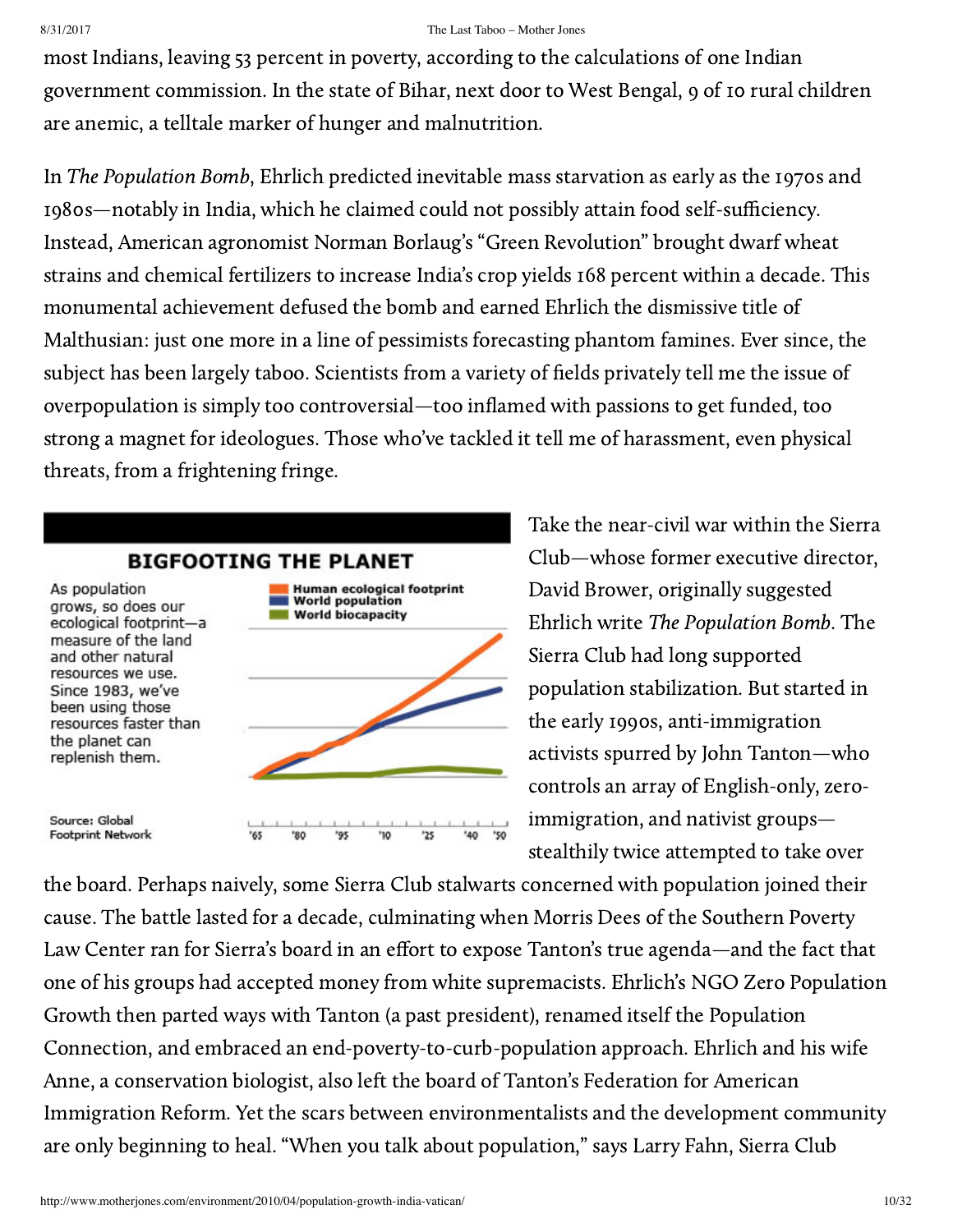president during some of the bitterest infighting, "the immigration people come out of the woodwork with their hate mongering. It's unfortunate that the subject brings out a racist agenda."

Abortion is even more toxically associated with population debates. "Many conservation and nongovernmental organizations that run on member support, even the big ones, shy away from the population issue," says Ed Barry of the Population Institute in Washington, DC, a nonprofit founded in 1969 by a United Methodist Church minister. "That's because it puts their funding at risk. Even if you're talking about population as a sustainability issue, there's often an automatic assumption you'll be talking about abortion."

Voiced or not, addressed or not, the problem of overpopulation has not gone away. The miracle of the Green Revolution, which fed billions and provided the world a sense of limitless hope, also disguised four ominous truths about earth's limits. First, the revolution's most effective agents, chemical fertilizers of nitrogen and phosphorus, are destined to [run](http://phosphorusfutures.net/peak-phosphorus) out, along with the natural resources used to produce them. Second, the fertilizers, pesticides, and herbicides that grew the food that enabled our enormous population growth in the 20th century bore expensive downstream costs in the form of polluted land, water, and air that now threaten life. Third, crop yields today are holding stubbornly stable and even beginning to fall in some places, despite increasing fertilizer use, in soils oversaturated with nitrogen.

The Green Revolution's duplicitous harvest—giving life with one hand, robbing life-support with the other—also masked a fourth ominous truth. We're running out of topsoil, tossing it to the wind via mechanized agriculture and losing it to runoff and erosion. Geomorphologist David Montgomery, author of Dirt: The Erosion of Civilizations and 2008 recipient of a MacArthur "genius" fellowship, calculates that human activities are [eroding](http://www.newint.org/features/2008/12/01/soil-depletion/) topsoil 10 times faster than it can be replenished. "Just when we need more soil to feed the 10 billion people of the future," he says, "we'll actually have less—only a quarter of an acre of cropland per person in 2050, versus the half-acre we use today on the most efficient farms." Plus there's little new land to bring into production: "We could, with crippling environmental costs, raze the Amazonian rainforests and reap 5 to 10 years of crops before the tropical soils failed. But the fertile prairies of the Midwest, northern China, and northern Europe are already plowed to capacity and shrinking."

In India, the problem of peak soil is already acute. Nearly a quarter of its lands, more than 314,000 square miles, are desert or in the process of becoming desert, according to a recent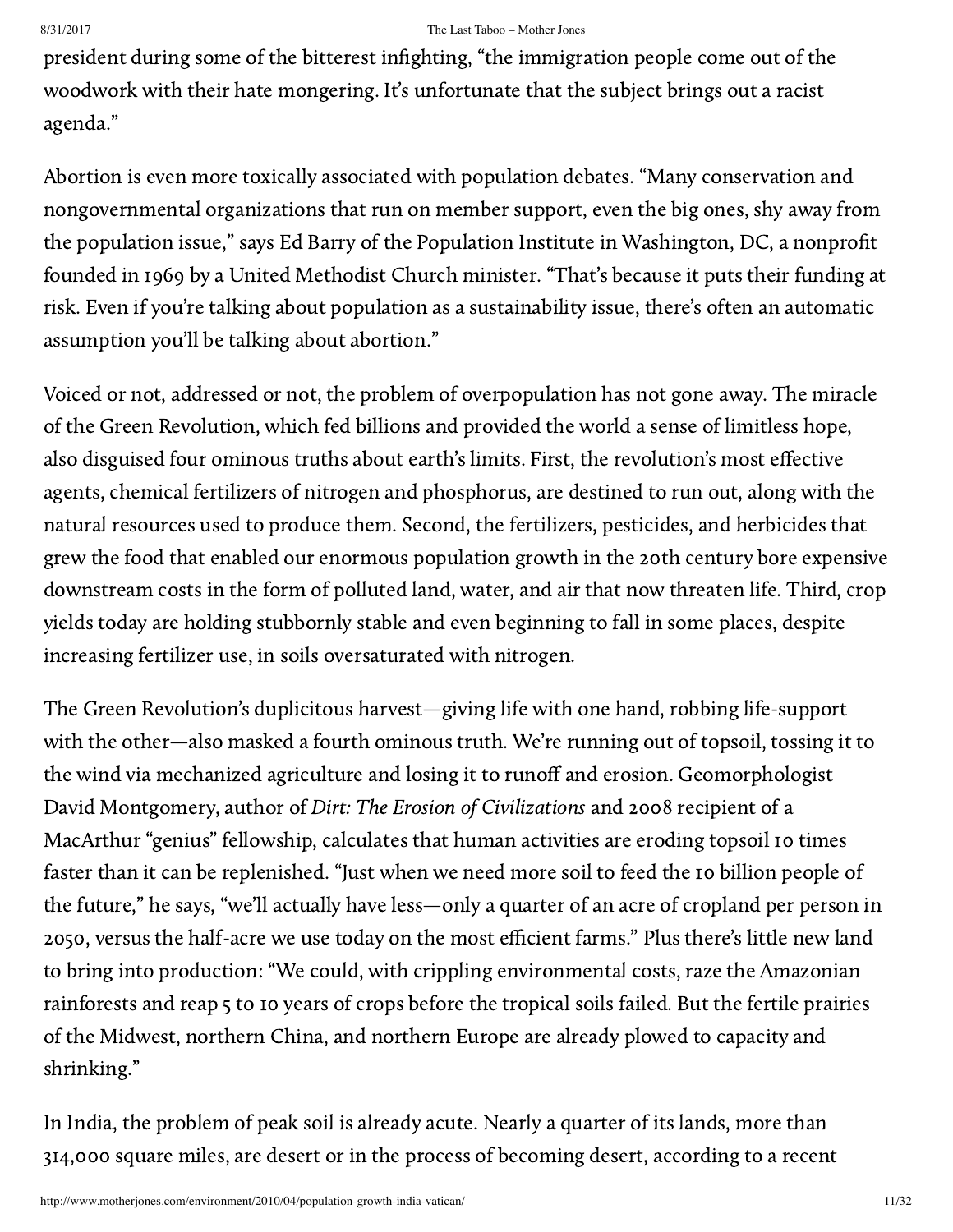Indian government report. Desertification will double India's current water usage by [2030](http://www.ias.ac.in/currsci/nov252009/1478.pdf), as more water is rerouted to irrigate an increasingly drier landscape to grow rice, wheat, and sugar for an increasing population, including the growing demands of a growing middle class. McKinsey & Co., the global management consulting firm, forecasts severe deficits in water and, by default, food—in India by 2030.

Combine peak oil and peak topsoil with global warming, and a [study](http://www.sciencemag.org/cgi/content/full/327/5967/833) in the peer-reviewed journal Science predicts a 20 to 30 percent decline in crop yields in the next 80 years. Alarmingly, the process of photosynthesis itself declines precipitously as temperatures rise above 86 degrees Fahrenheit, making it increasingly difficult to maintain—let alone increase—crop yields. (The European heat wave of 2003 that killed up to 50,000 people also slashed crop harvests by as much as 36 percent.) Rising temperatures and the resulting drier landscapes will put our major food crops in the lower latitudes (including all of India) at risk in the near future. "I grow increasingly concerned that we have not yet understood what it will take to feed a growing population on a warming planet," says Penn State biologist and lead author Nina Fedoroff. Furthermore, India's ["atmospheric](http://igcc.ucsd.edu/research/environment/PNAS.php) brown cloud"—the smog that fouls the subcontinent between monsoons—could undermine crop yields by up to 40 percent. Not only is there more smog in Asia, but Asian crops appear more sensitive to smog than crops in North America or Europe, even crops of the same variety. No one knows why.

The UN calculates that 36 million die of hunger and malnutrition every year—a person every second, mostly women and children. Famine is no phantom, and history may yet remember Paul Ehrlich as the premature prophet, not the false one, his predictions off by decades rather than degree.

JUST AS THE festival of Durga Puja ends, another winds up. Kali Puja is Kolkata's other favorite celebration of a goddess, this one the violent agent of change for whom the city is named. The flower business is exploding at Malik Ghat, the city's oldest wholesale flower market. Hundreds of vendors, buyers, and tokriwallahs (basket carriers) shuffle through the narrow lanes overflowing with miles of garlands of orange and yellow marigolds, and tons of red hibiscus, white gardenias, greenery.

Squeezed into the crowds, I'm a head taller than many people, and far taller than some, though I measure only 5 feet 8 inches. Many of the people around me are tiny and slight, even the men, with delicate bones in wrists and ankles, as if they could, like birds, take flight. Here and there a fat, wealthy matron appears, plowing through the crowd like an errant iceberg riding a deeper,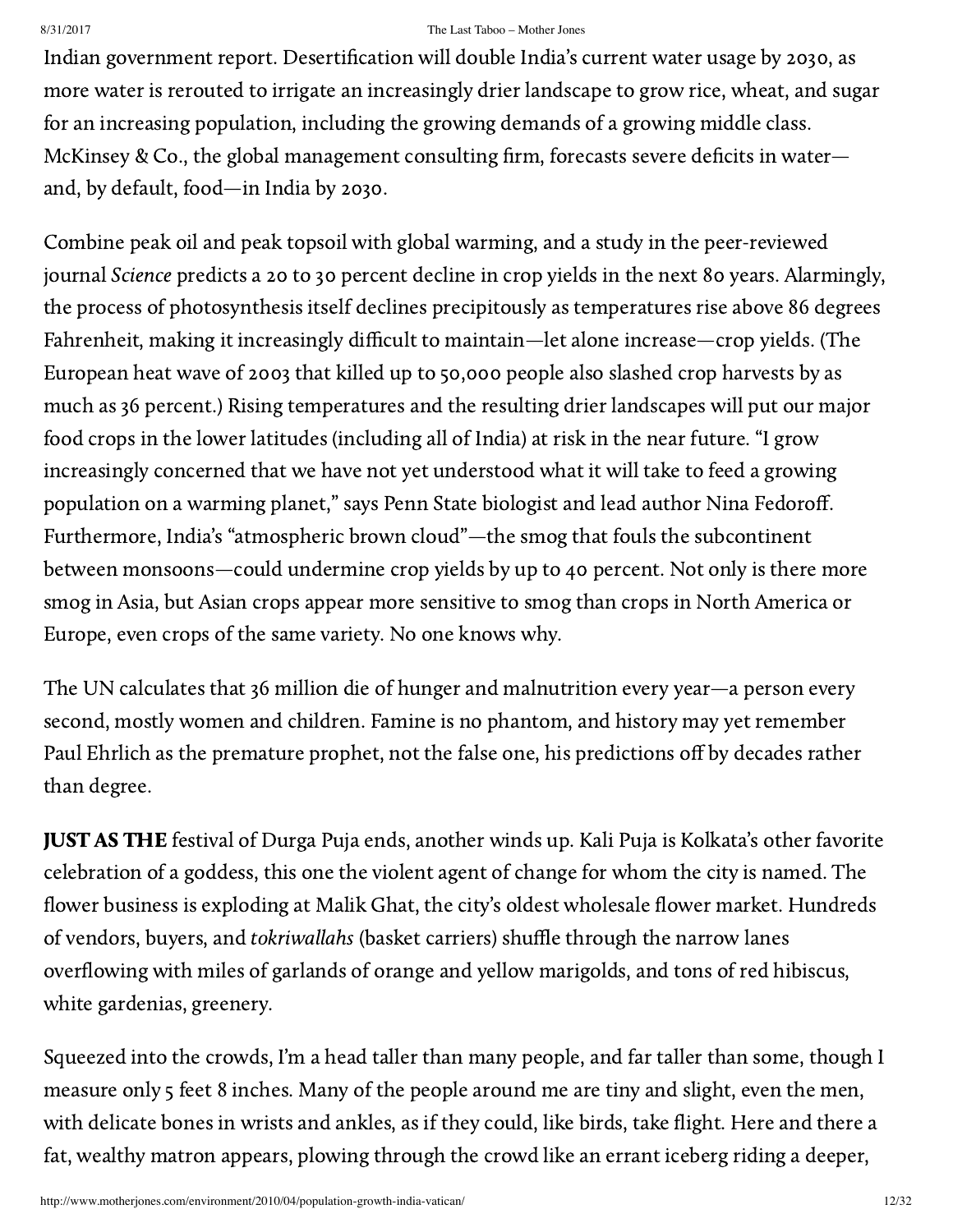faster current, her sari glittering with woven gold. I'm struck by how some of us are literally siphoning the flesh and blood from the rest of us, segregating ourselves into beings so calorically and structurally different that paleontologists of the distant future might well classify our fossilized skeletons as separate species.

The problem is long in the making. Ever since Homo sapiens invented agriculture, we've sported super-prolific birth rates, counterbalanced by brutishly short life expectancies averaging a mere 10 years. We bred and died in boom [cycles](http://www.uwmc.uwc.edu/geography/Demotrans/demtran.htm) busted by famines, natural disasters, diseases, and violence. Beginning around 500 AD, we suffered centuries of bust, ravaged by the Black Death and its piggybacking disasters sweeping west from Asia—the last check on our growth. Nothing since then, not the lethal 20th century, with two world wars, an influenza pandemic, and the emergence of HIV/AIDS, has reversed our growth. (See chart above.)

Driven by inescapable biology that seduces us with the joys of sex, we populate, and then some. We plan our families. Or we don't. Two hundred million women have no [access](http://people.oregonstate.edu/~muirp/unmetdem.htm) whatsoever to contraception, contributing to the one in four unplanned births worldwide and the 50 million pregnancies aborted each year, half of them performed clandestinely, killing 68,000 women in the process. As for the conventional wisdom that poor rural couples actively plan to have large families because of high child mortality or to provide for their care in old age, not true, says John Guillebaud, emeritus professor of family planning and reproductive health at University College, London. Instead, poor people have large families simply because they, like most of us, [have](http://www.optimumpopulation.org/releases/opt.release26Mar09.htm) sex many, many times in their lifetimes and some of those times, or even all of those times, they do not have, or do not use, contraceptives, or their contraceptives fail. "For a fertile couple, nothing is easier," says Guillebaud.

Planned or not, wanted or not, 139 million new people are [added](http://www.census.gov/ipc/www/idb/worldpop.php) every year: more than an entire Japan, nearly an entire Russia, minus the homelands and the resources to go along with them. Countered against the 56 million deaths annually, our world gains 83 million extra people every year, the equivalent of another Iran. That's 1.6 million more humans alive this week than last week and 227,000 more people today than yesterday all needing food, water, homes, and medicine for an average lifespan of 69 years. We are asking our world to supply an additional 2.1 trillion human-days of life support every single

*Ecologists* tended to frame *thepopulation issue* as people *vs.nature,while* **human** rights *activists found this analysis to*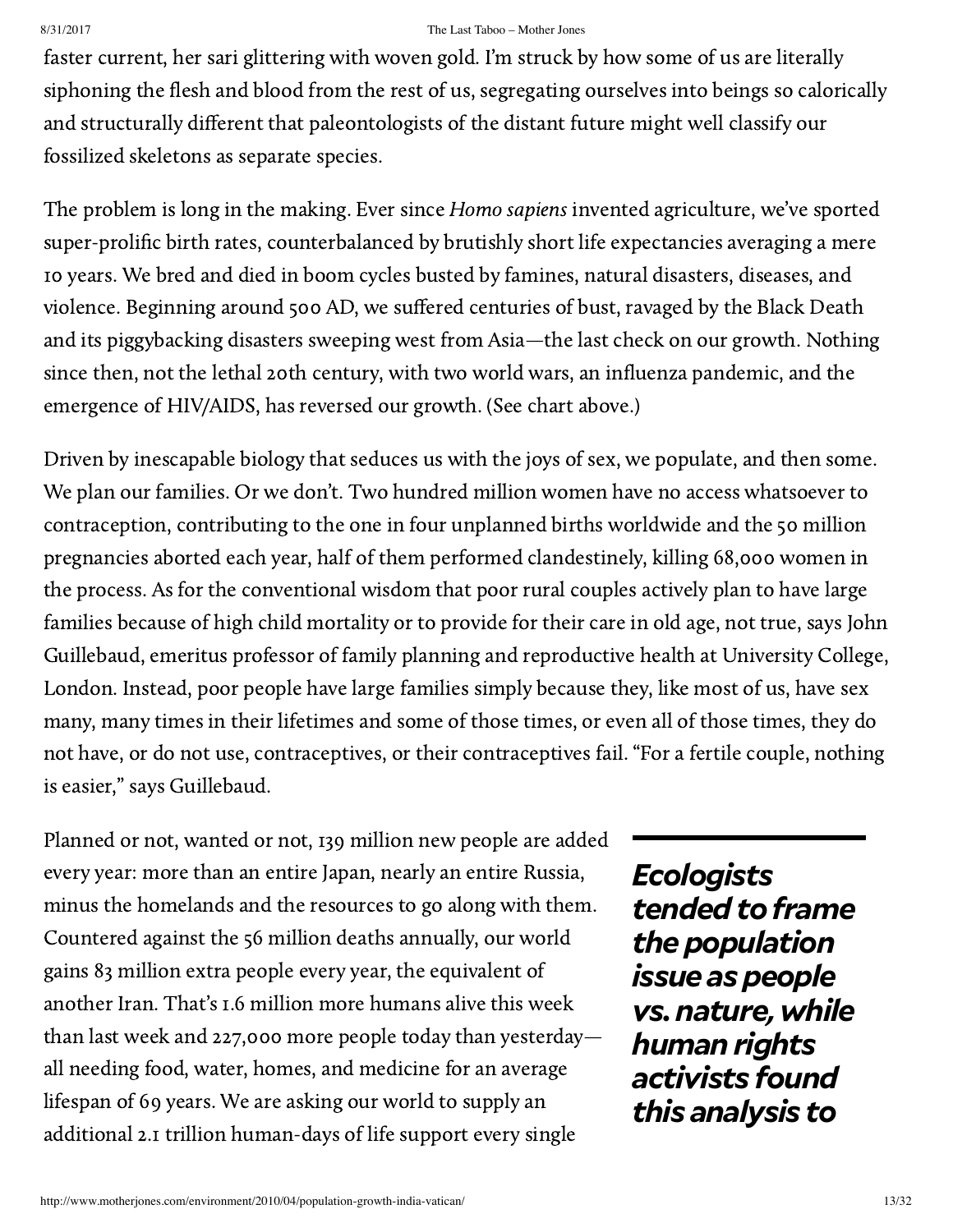year. Eventually, most of these 83 million new people added every year will have kids, too.

## *be simplistic and evenracist.*

Understood or not, the exponential growth model—also known

as the Malthusian growth model—runs in the background, amplifying our childbearing choices. In a new twist on the downstream effects, statistician [Paul Murtaugh](http://www.stat.oregonstate.edu/people/murtaugh) of Oregon State University decided to [investigate](http://oregonstate.edu/ua/ncs/archives/2009/jul/family-planning-major-environmental-emphasis) the [environmental price](http://motherjones.com/environment/2008/04/whats-your-babys-carbon-footprint) tag of a baby. "Suddenly we can gauge our carbon emissions from all kinds of lifestyle choices, like cars, appliances, and airplane flights," he says. "But there's no calculator computing the carbon emissions of a child—and her children, and her children." (Murtaugh ran the statistical analysis on mothers, because following lineages of both parents was computationally prohibitive.)



**Scenes from rural Bengal, where a microloan program called Bandhan teaches women basic hygiene and sex education. The result is a revolutionary way to battle poverty and disease.**

"The [results](http://oregonstate.edu/ua/ncs/archives/2009/jul/family-planning-major-environmental-emphasis) surprised me," he says. "Using United Nations projections of fertility, and projecting statistically through the lifespan of the mother's line—some lineages being short-lived, others indefinitely long—an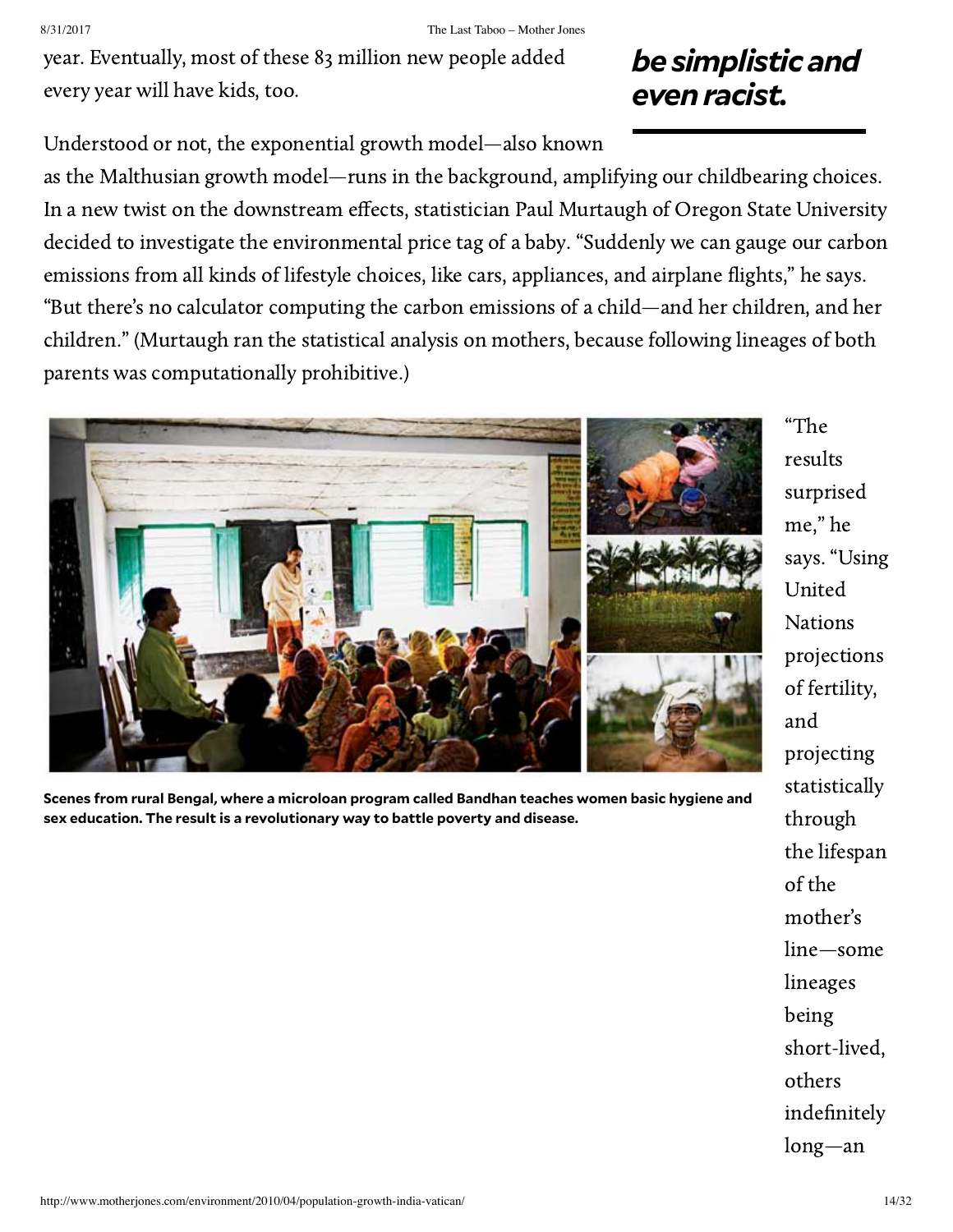

**Girls in a Bandhan primary school.**

American child born today adds an average 10,407 tons of carbon dioxide to the carbon legacy of her mother. That's almost six

times more  $CO<sub>2</sub>$  than the mother's own lifetime emissions. Furthermore, the ecological costs of that child and her children far outweigh even the combined energy-saving choices from all a mother's other good decisions, like buying a fuel-efficient car, recycling, using energy-saving appliances and lightbulbs. The carbon legacy of one American child and her offspring is 20 times greater than all those other sustainable maternal choices combined." (See chart ["Little Bundle of Carbon"].)

> Murtaugh's research shows that even though India has a much larger population and a higher rate of population growth than the US, its overall carbon legacy is vastly reduced, due to its population's drastically lower levels of consumption combined with shorter lifespans (63.8 years on average for India, versus 80.2 years for the US). At current rates, an American child has 55 times the carbon legacy of a child born to a family in India. While India is conservatively predicted to grow by 400 million people by 2050, the US is projected to grow by 86 million. But take those additional Americans and factor in their 55-times-higher carbon legacy (at current national consumption rates), and they will equal the legacy of 4.7 billion Indians.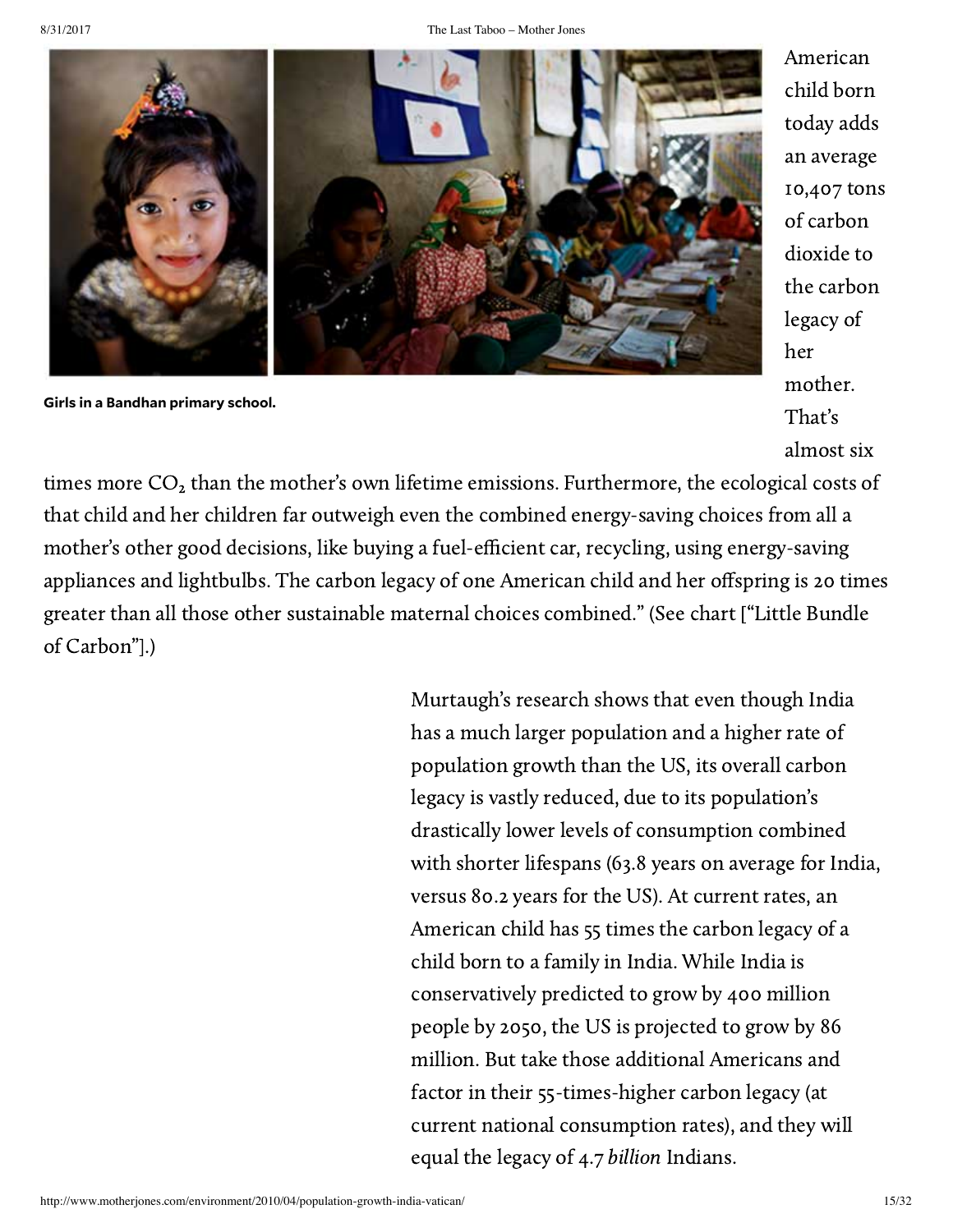### LITTLE BUNDLE OF CARBON

IS IT POSSIBLE TO offset your "carbon legacy"-your share of all your descendants' carbon footprints? Probably not. Here's why:

The average American lifetime carbon footprint is  $1,600$  tons of CO<sub>2</sub>. If you swap your old car for a hybrid, get an energyefficient furnace, windows, and lightbulbs, and recycle, you'll save about 14,450 lbs of CO<sub>2</sub> a year.

If you do this for 80 years you'll save

580 tons of co,

But, assuming that we keep emitting CO<sub>2</sub> and having babies at the same rate we do now, each child with their progeny will add to your carbon legacy by

10,407 tons of co,



8/31/2017 The Last Taboo – Mother Jones

"The irony," says Ramdas of the Global Fund for Women, "is that just as some Americans are starting to learn to live more like traditional Indians becoming vegetarian, buying locally, eating organic aspiring middle-class Indians are trying to live more like overconsuming Americans. The question really is, which kind of people do we want less of?"

FROM HER MODEST apartment off Elliot Road in old Calcutta in the 1930s and '40s, my impoverished, generous, gregarious, and free-thinking grandmother was a go-to authority for girls or women in trouble. They visited her in secrecy, teary or resolute, alone or with a mother, sister, or friend towing them by the hand. The problem was a boyfriend or a husband or too many children or a secret affair or incest. The

solution lay in my grandmother's rare network of connections spanning the Eurasian, Indian, and British communities. She listened and consoled, scolded as she deemed fit, then advised where to go, who to see, and how to come up with the money for a survivable abortion.

Like most Eurasians in India, my grandmother was forced to live outside both Indian and British societies, compelled to leave home and earn wages long before either British or Indian women in effect, pioneering a vast course change that would span the breadth of the 20th century and beyond. The three of six children that my grandmother lost to early deaths were part of the seesawing changes between fertility and mortality that saw India's population quadruple between 1901 and 2001. Looking back now, we can see that India's population course in the 20th century took a surprisingly predictable path—because we know what Thomas Robert Malthus could not know: that nations wend through multiple stages of a demographic transition on their way to and through industrialization.

Until the late 18th century, everyone everywhere subsisted in the nasty, brutish, and short conditions of [stage](http://www.uwmc.uwc.edu/geography/Demotrans/demtran.htm) one: extremely high birth rates coupled with extremely high death rates, resulting in slow population growth. Malthus himself lived through Britain's stage two: the onset of urbanization and industrialization and a true population explosion, as birth rates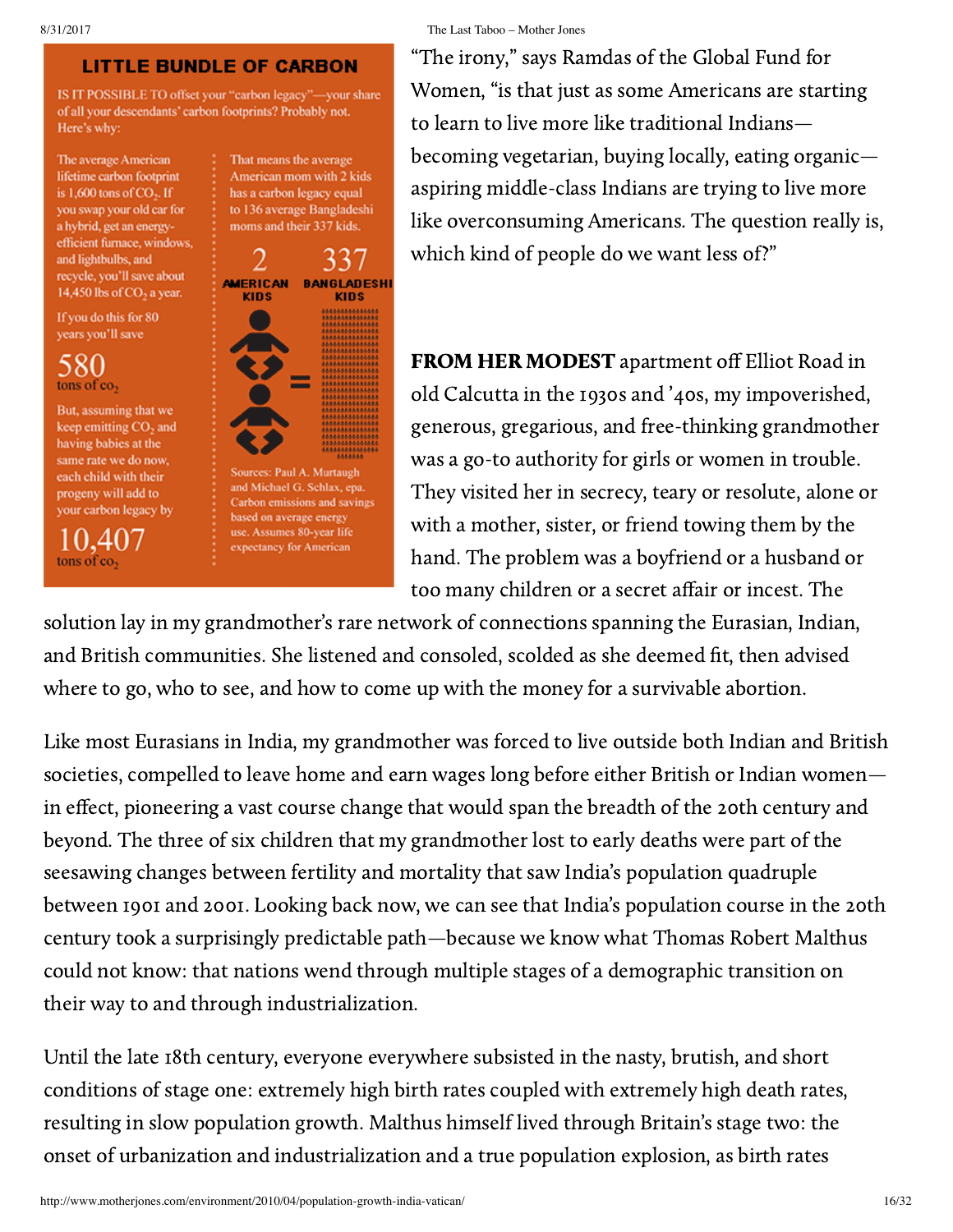leveled but death rates plunged dramatically. Stage two first occurred in northern Europe and was spawned (ironically, despite Malthus' fears) by more and better food: the superior nutrition of corn and potatoes imported from the Americas, and an agricultural revolution brought on by scientific advances in farming. Stage two was also triggered by a revolution in our understanding of disease, which led to better handling of water, sewage, food, and ourselves. The primary driver behind this new science of hygiene was increased literacy among women, who wrote and read health-education pamphlets, and who managed the daily cleanliness of families and hospitals.

*The rippleof change that comes from empowering women—what some call the 'the girl effect'is uniting the once-divided conservation andhuman rights communities.*

India today is navigating stage three, as fertility rates drop closer to death rates. Stage three includes a contraceptive revolution, different in every time and place: in Europe 200 years ago, a revolution of coitus interruptus and condoms; in India today, birth control pills and, often, sterilization after the first son is born. This pivotal phase coincides with profound cultural changes, as women end their isolation in the home to enter the workplace and network with other women. Wage-earning women claim more responsibility for childbearing and child-rearing decisions, leading to a revolution in children's lives, as the decision is made to pay for schooling—a costly choice necessitating smaller families. This choice is strongly influenced by female literacy, since women who can read even slightly are more likely to send their daughters to school.

In India today, 75 percent of men are literate, compared to only 54 percent of women—one of the most lopsided ratios among newly industrialized nations. The statistic corresponds directly to fertility. In the state of Bihar, next door to West Bengal, where literacy falls below the national average—to 60 percent for males and 33 percent for females the total fertility rate swings up to four children per woman. Conversely, the southern Indian state of Kerala, which boasts 94 percent male literacy and 88 percent female literacy, has reached a below-replacement-rate fertility that resembles the industrialized world's, at only 1.9 children per woman.

Whether we are a world of 8, 9.1, or 10.5 billion people in 2050 will be decided in no small part by the number of illiterate women on earth. Of the more than 1 in 10 people who can't read or write today, two-thirds are female. Locate them, and you'll find an uncannily accurate roadmap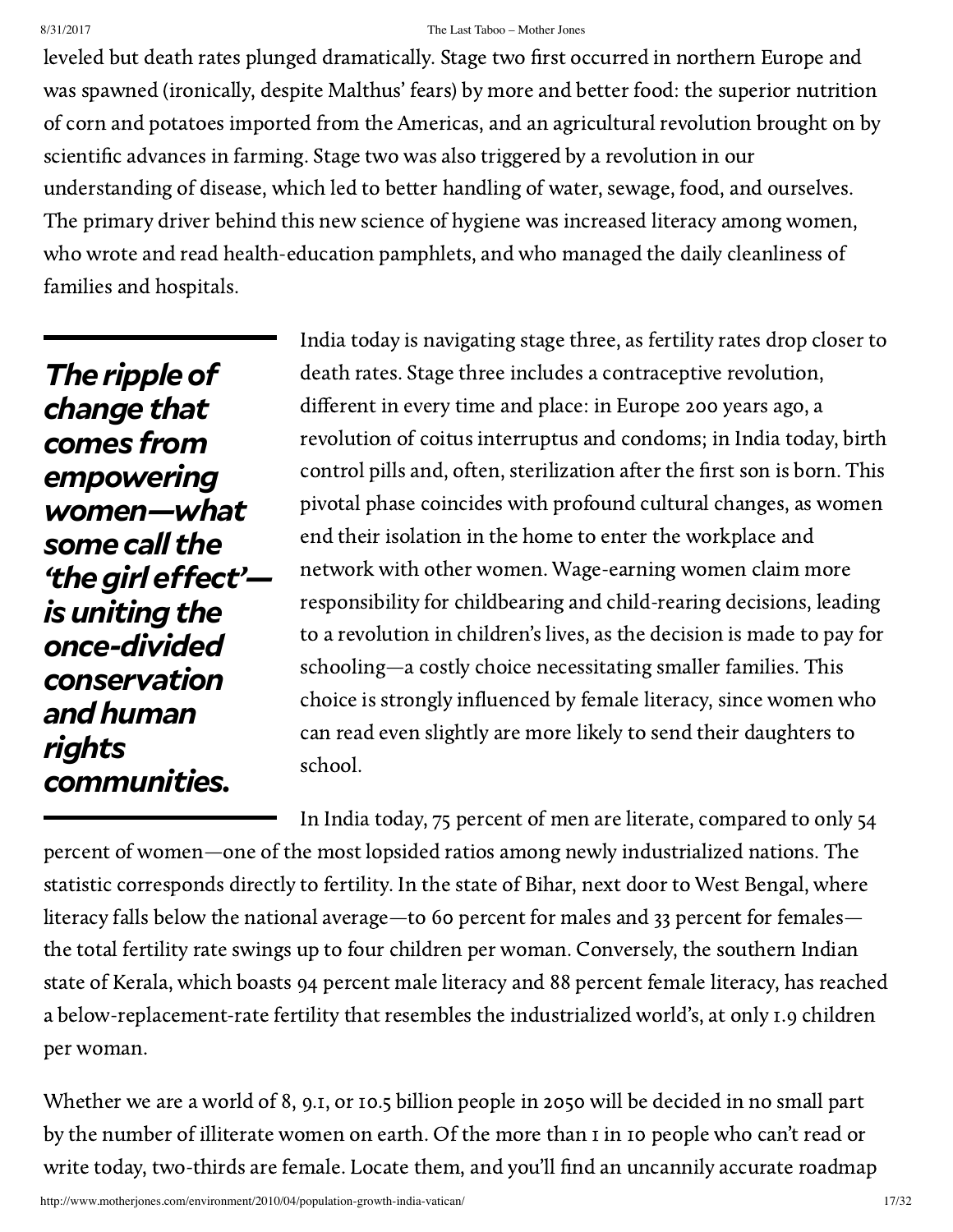of societal strife—of civil wars, foreign wars, the wars against reason embedded in religiosity, the wars against equality ingrained in patriarchal and caste systems.

Sheryl WuDunn, the Pulitzer Prize-winning coauthor (along with her husband, New York Times columnist Nicholas Kristof) of Half the Sky: Turning Oppression Into Opportunity for Women Worldwide, explains: "When women are educated, they tend to marry later in life, to have children later in life, and to have fewer children. In effect, you have a form of population control that's peaceful, voluntary, and efficient. Plus, educated women do better in business, raising economic growth rates, and lowering societal conflict. If we could achieve universal literacy for women, we'd have a much better shot at peace around the world."

## India's literacy rates:





are the most lopsided rates among all newly industrialized countries.

Some call the power of empowering women "the [girl effect](http://www.globalgiving.org/girleffect.html)," and it is uniting the once-divided conservation and human rights communities in common cause. A model of it, developed in Bangladesh and West Bengal, is beginning to ripple out through India's 565 million women. I'm chasing the tendrils of this through the outskirts of Bagnan in West Bengal, a farm town inhabiting the low-lying landscape between the Rupnarayan and Damodar rivers. The countryside here has been sculpted by centuries of human use: seasonal wetlands excavated into a patchwork of rainwater ponds and rice paddies, the diggings compiled to afford a few feet of livable clearance above flood level.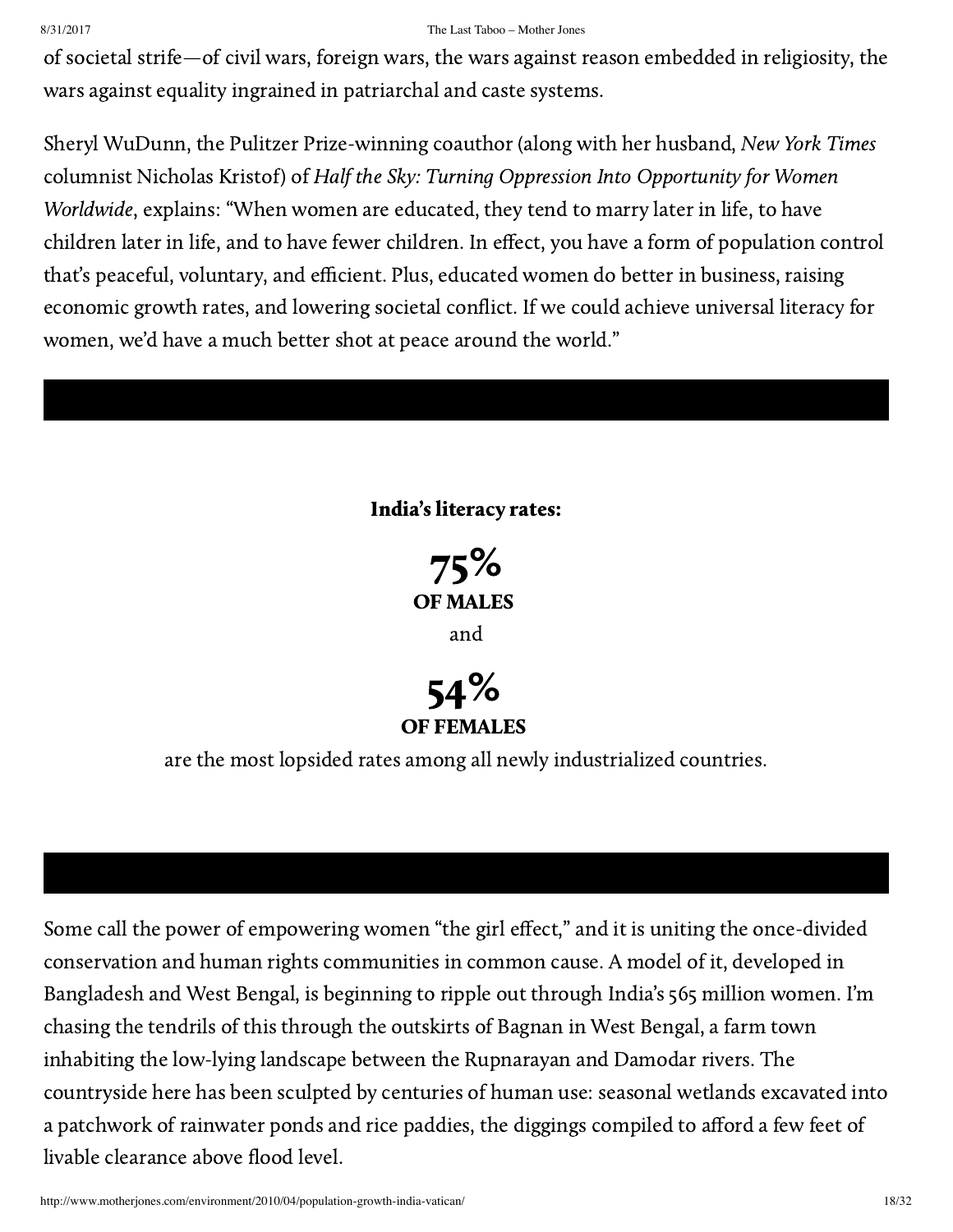I'm trailing Soumitra Dutta, a physician and consultant to [Freedom](http://www.freedomfromhunger.org/) From Hunger, a California nonprofit at the forefront of grafting health care and education onto microloans. Dutta, in turn, is trailing Trideep Roy and Nabanita Mondal, employees of a Bengali microlender, [Bandhan](http://www.bandhanmf.com/) ("togetherness"). We step over cloths full of drying rice, dodge foraging hens, duck under lowhanging laundry, weave between sleeping dogs, sidestep trails of hay edging the paths and the placid, dung-producing cows feeding on them. We pass clusters of houses shared by extended or multiple families, each painted orange, red, or green. On the walls, circular brown patties of cow dung, India's rural fuel source, are drying in the sun. Each is imprinted with a woman's or child's slender fingerprints.

## Topsoil is vanishing 10 TIMES

faster than it can be replenished, due to mechanized agriculture, runoff, and erosion.

## We're welcomed at a small green house by Supta Halder, a tiny woman wearing a bright pink sari and an air of authority. She ushers us into the back room of her two-room house and invites us to sit on the bed. Five years ago, her family could not live in this room, she explains. The roof leaked. The walls were crumbling. Nor could they farm a parcel of land inherited by her husband, a teacher. Unable to adequately feed themselves, the family struggled with relentless poverty and poor health.

So it had been since time immemorial, and so it might have continued into the foreseeable future. Except the plot took a twist in the form of a tiny loan of \$42 offered in 2004 to Halder from Bandhan. With that money, and with four subsequent loans eventually totaling \$780, Halder began to repair her house, more than doubling her usable square footage. She reconditioned her husband's acre of land, building a pond for collecting monsoon water to farm fish and to water her new crops of rice and flowers. She developed a business, buying wholesale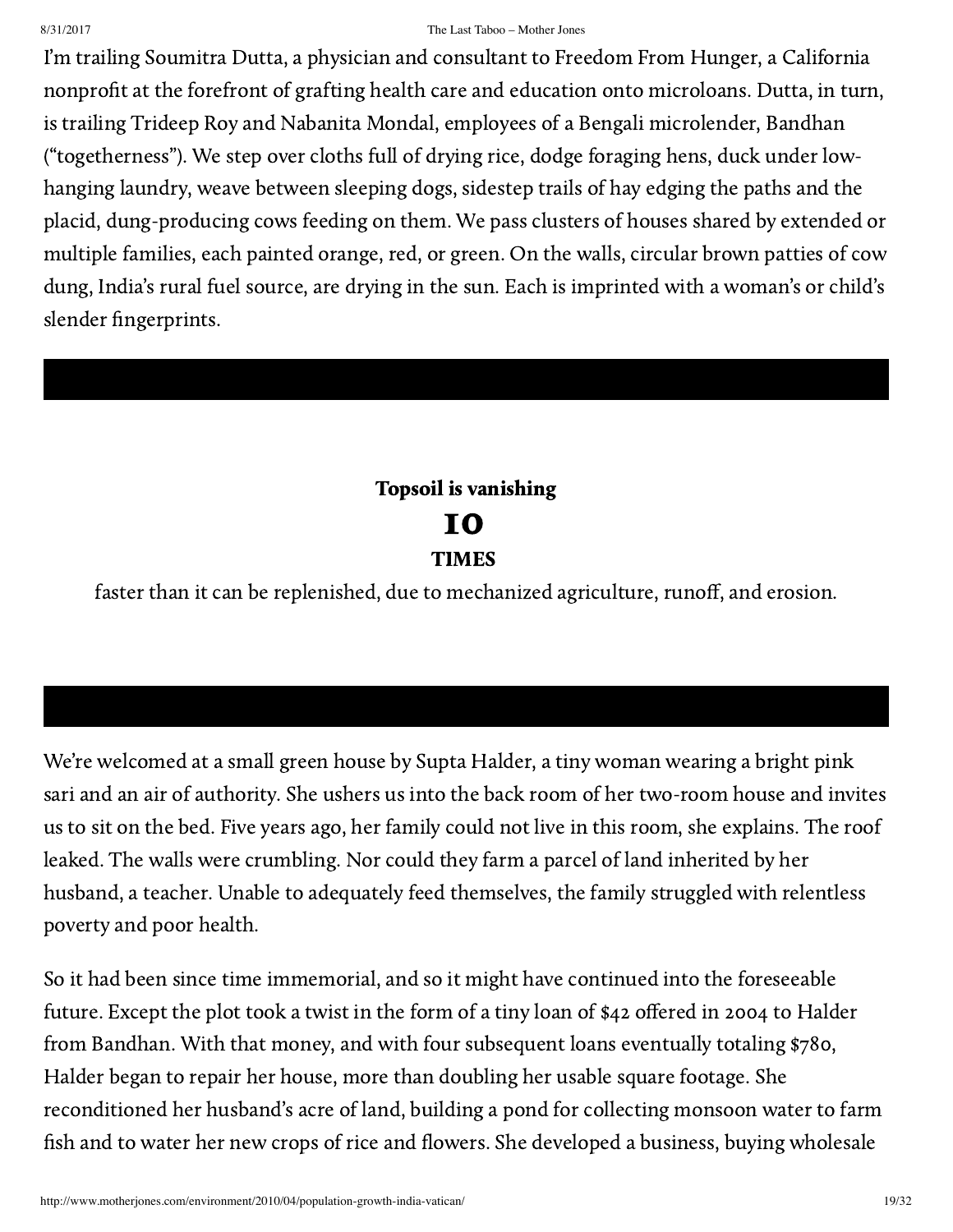saris in Kolkata, riding the train three hours each way, and bringing them home to sell to the women of Bagnan, many of whom were also receiving Bandhan loans, growing businesses, and finding themselves with the unfamiliar pleasure of disposable income.

Supta Halder estimates her age at 43 or 44. The fruits of her many labors are visible in this multipurpose room: the new television and VCR, the new bed frame—even her daughter-in-law, preparing us refreshments in the next room, married to Halder's son only a year ago, in a match likely facilitated by the improved prospects of the Halder family. Halder's energy is barely contained within her small frame and the swirl of her sari. In my world, she'd probably be a CEO —or knocking herself out against the glass ceiling.

Her daughter-in-law offers us stainless-steel cups of water, elegantly presented on a tray. I smile, then hesitate, stalled at the crossroad between etiquette and experience.

"It's okay," Dutta assures me. "It's water from the tube well."

The nearby tube well delivers clean water from an underground aquifer via a hand pump—a fairly recent development in rural West Bengal, where people have traditionally drunk, bathed, and swum alongside their livestock in the ponds of monsoon water, unknowingly afflicting themselves with everything from chronic diarrhea to hookworm to dysentery to typhoid. Halder has only recently begun using water from the tube well—thanks to a pilot program initiated by Freedom From Hunger.

"When we investigated why women default on their microloans," says Marcia Metcalfe, FFH's director of microfinance and health protection, "we discovered the problem was almost always due to a health crisis in the family. Women will abandon their jobs and their loans to care for a sick family member. Investigating further, we learned that many of these illnesses were preventable or easily curable. So we began to design a program to treat those problems."

Two years ago, Halder received a health education course funded by FFH and staffed by Bandhan. Since then, she's trained her family to use tube-well water for drinking, washing the dishes, and rinsing themselves after bathing in the pond. (Although half the tube wells in West Bengal are contaminated with unsafe levels of [arsenic—](http://www.soesju.org/arsenic/wb.htm)caused by irrigation and the rainwater ponds—Halder's tube well is clean. For others, the answer to clean, safe water lies in different pumping techniques or in deeper wells.) Halder has also used some of her loan money to build a sanitary pit toilet, replacing the ancient rural custom of fertilizing the fields after dark. She's taught the family to wear sandals to the toilet to prevent hookworm infestation—its iron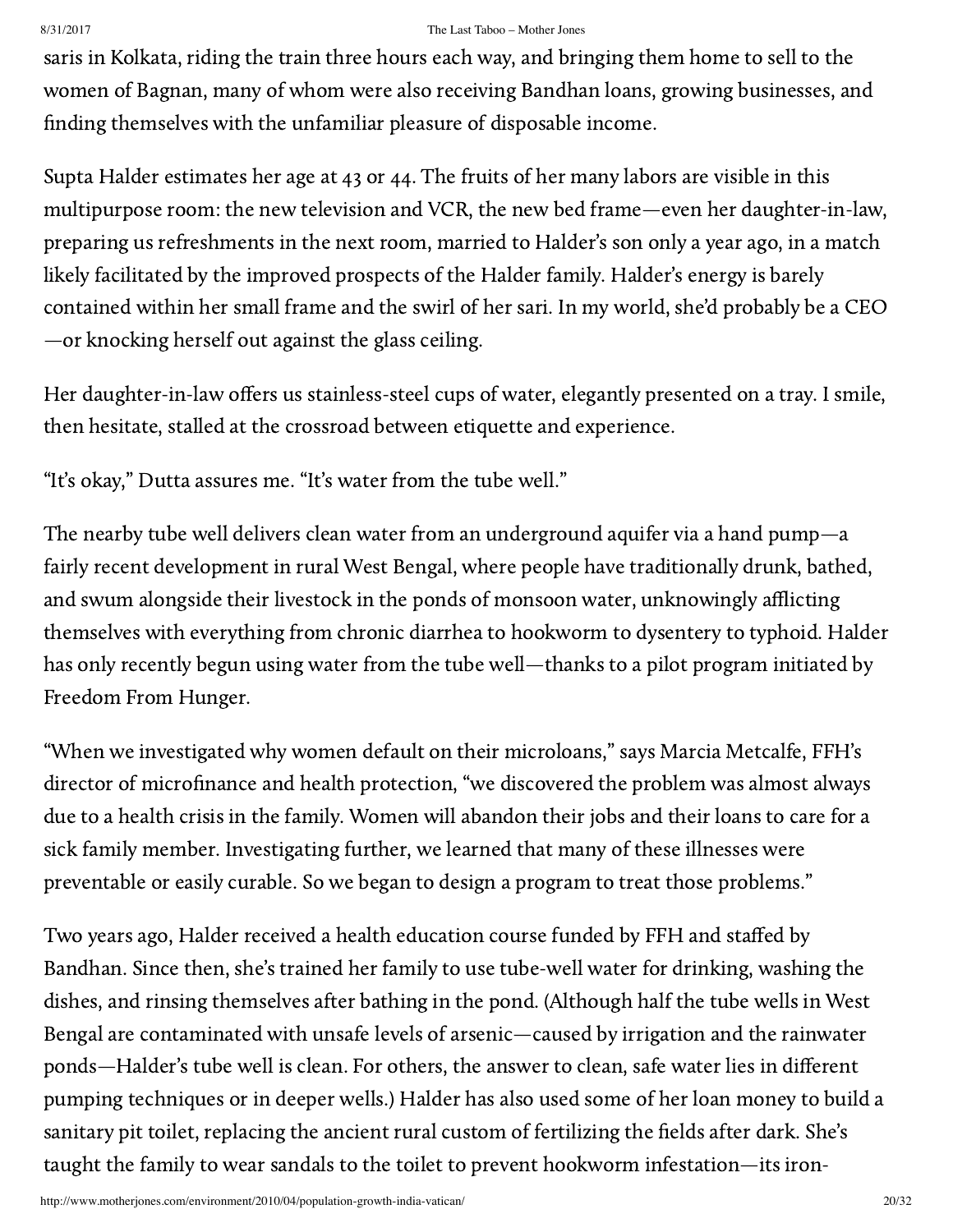deficiency anemia is a contributing factor in maternal and child death here—and to wash their hands afterward.

## Bandhan's microloan program has helped:

2 MILLION Indian women climb out of poverty. 22.6 MILLION Indians overall received microloans last year.

These modest changes have transformed chronic sickness into good health that's rippled far beyond the family's two rooms. Halder explained the basics of sanitation to her own siblings and her three married daughters in distant villages, all of whom changed their own families' ways. Her neighbors noticed the Halders' improved health and followed the lead, and the hygienic revolution rippled outward.

"We even wondered about our cows," says Halder. "They were emaciated from diarrhea. So we gave them tube-well water and now they're healthy, too."

The water in my steel mug at Supta Halder's house is flavored with isabgol, the psyllium seed husks traditionally used as a digestive aid in India—the same ingredient in Metamucil, recognizable by the sweet taste and slightly slimy texture. I smile, silently toasting Supta Halder's achievements with a glass of laxative.

Halder was recently elected sastho sohayika ("health helper") by her fellow Bandhan loan recipients. This is a new role in the village and another FFH health initiative, designed by Dutta and implemented through Bandhan. As a sastho sohayika, Halder has been trained to assess the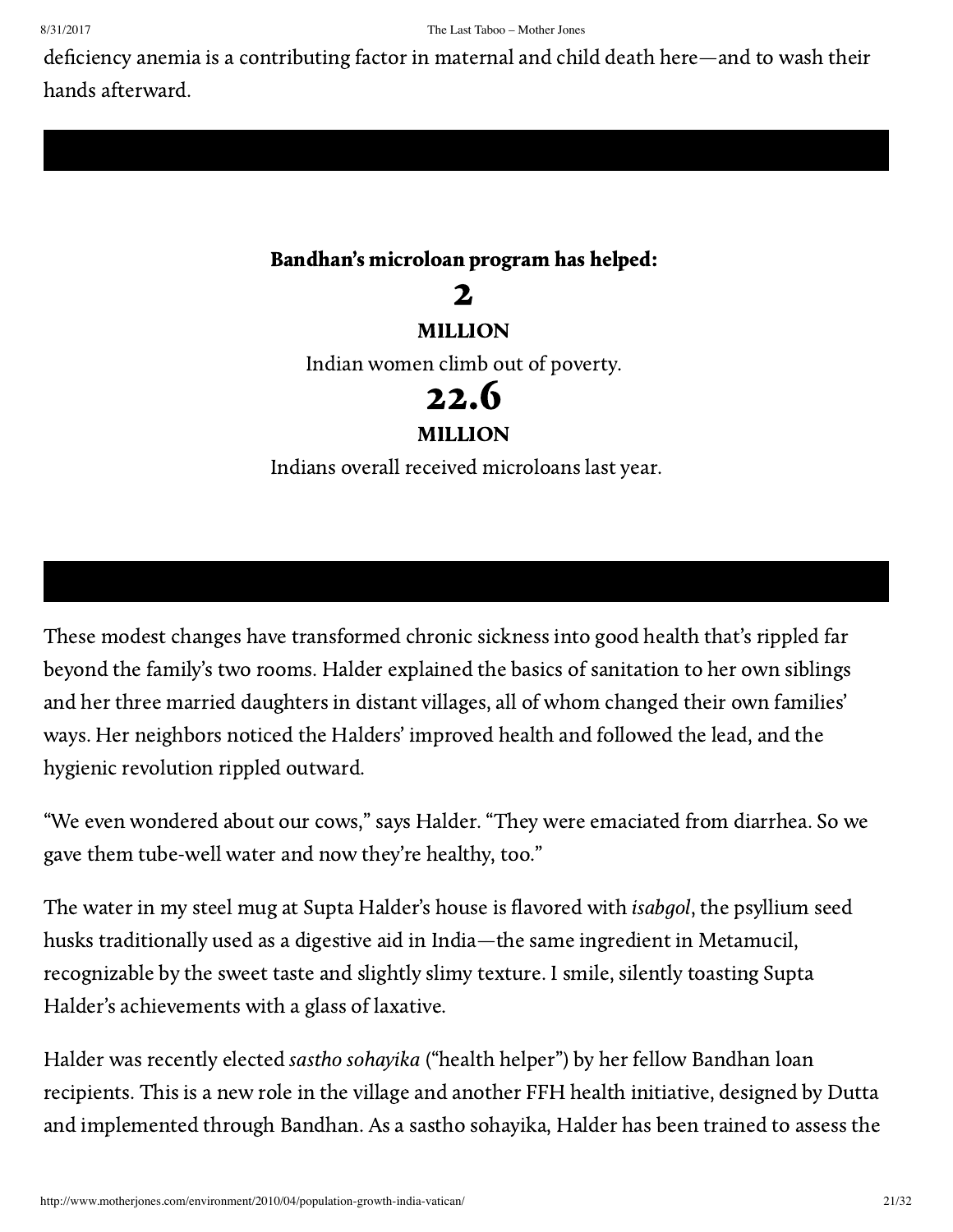basic medical needs of her fellow villagers. Government care is available. But the nearest clinic is miles away, and hospitals are even farther.

Trideep Roy, assistant manager for the Bandhan health program in Bagnan, explains that rural villagers rarely know when their condition warrants a trip to the clinic. Furthermore, families will usually pay for medical care only for the man of the family—even though women of childbearing age and beyond, as well as children, tend to need care more frequently.



**Bandhan microloans have allowed Rehana Bibi and Supta Halder to radically alter their families and communities.**

Supta Halder is on call around the clock. If a patient needs more than she can provide, she contacts Nabanita Mondal, a Bandhan health care officer, who oversees 30 sastho sohayika and is trained to refer patients to the government system. Halder doesn't earn any money as a sastho sohayika. Instead, she has access to a small pharmacy of common health care products antacids, aspirin, oral rehydration solution, deworming medication, antibacterial soap, and birth control pills—which she sells to patients for a small profit. These products are available at government health clinics, often for free. But the clinic is far and often unreliable: closed when it's supposed to be open, or plagued by empty shelves. Halder's home visits also allow women to shop in private—like an Avon lady with contraceptives.

Halder says the sastho sohayika position has

increased her standing with her family and in the community, although she's aware that if she makes a wrong call the consequences to her reputation, even her well-being, could be serious. Nevertheless, she loves her work. When I ask how these changes of the past five years—the loans, the jobs, the income, the health care expertise—have changed her family life, Halder offers a concise answer, which Dutta translates as "much better." Asked what her husband thinks of all the changes, she smiles and says he's very happy with their new life.

THE UPSTAIRS classroom in Bagnan's Goalberia Primary School is crowded with colors so clashing they harmonize: Chrome yellows, turquoises, fuchsias, fire-engine reds, and iridescent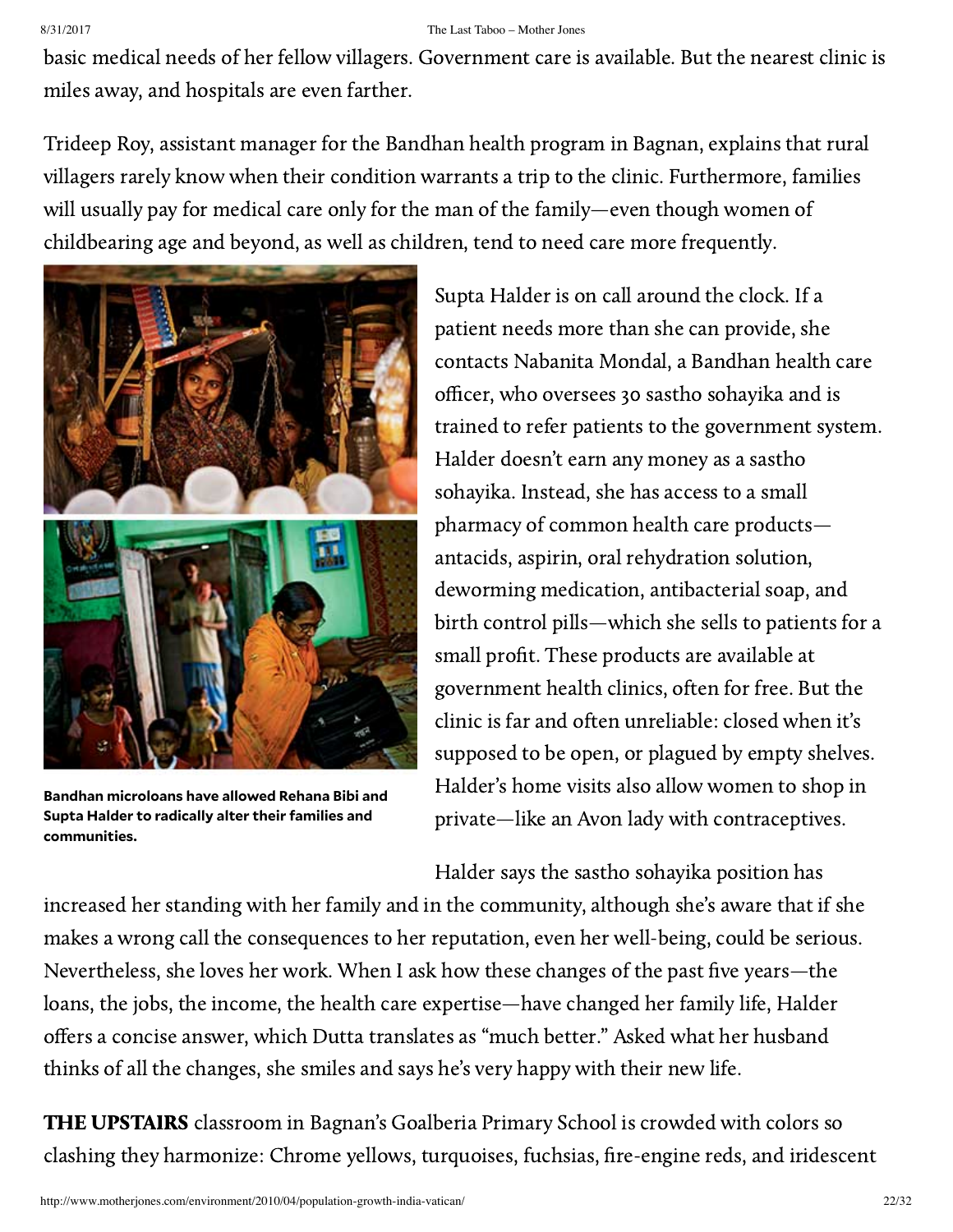greens adorn the saris and shirts draped on some 50 women and children. The people gathered here are so restless, nervous, and shy, hidden behind such bright fluttery fabrics, that I feel as if I've stepped into a room full of exotic butterflies.

This is a Muslim community in Bagnan. Many of the women here are recipients of Bandhan loans. As is often the case, the forum coincides with the due date on loan repayments—since this is the day every month these women gather anyway (though all are welcome at the health forum, male or female). The women are eager and attentive, focusing on today's lesson taught by Nabanita Mondal—a pretty young mother wearing stylish eyeglasses and a salwar kameez, the long tunic and pants that constitute the working uniform of modern Indian women. The lecture is the 20th of 24, and the first of a two-part series on HIV/AIDS.



**Bandhan Chairman Chandra Shekhar Ghosh took the hard lessons of his own upbringing to develop a program that serves 2 million women.**

"Who knows about this disease?" Mondal asks. Only five women raise their hands—although one young woman stands to deliver a comprehensive lecture in a confident voice. Soumitra Dutta, translating for me, is impressed by her knowledge and asks where she learned this. At the hospital, she says.

Today's lesson is taught with a single tool, a dropdown poster with five cartoon images, designed for those who are illiterate. The drawings depict an infected man alongside an identical-looking

uninfected man, the insides of a human body with a man firing an assault rifle at cells, a gaunt patient in a hospital bed, a naked man and woman in bed, and a composite image of a hypodermic needle, a blood transfusion, and a mother breastfeeding.

These lectures are Dutta's brainchild, designed during a hard year of field testing with FFH and Bandhan resources. The curriculum covers everything from birth control to pre- and postnatal care, breastfeeding, child nutrition, maternal nutrition, and hygiene. He confesses he was worried when he heard that Trideep Roy and Nabanita Mondal would be bringing me to Goalberia to see his program in action, worried the women might be too shy to be responsive. But it's clear these mothers, wives, sisters, and daughters—initially so distracted by my presence, and now focused powerfully on the lesson—are hungry for this education.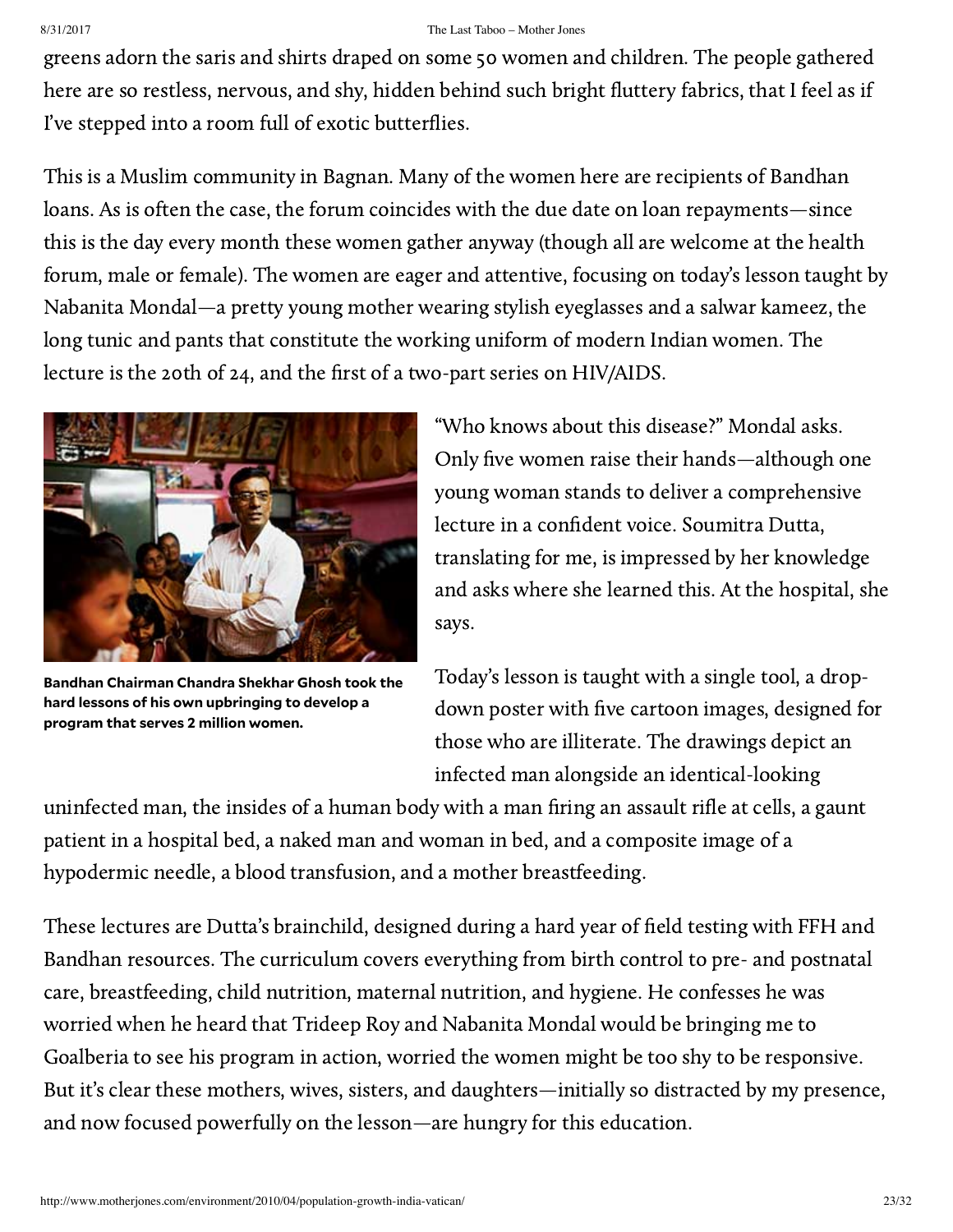Dutta tells me that Bandhan recently opened an office in the extremely poor, densely populated, and predominantly Muslim city of Murshidabad, 120 miles from here, where female literacy is only 36 percent, the fertility rate is around 10, says Dutta, and child labor and malnutrition are rife. The services provided by the FFH/Bandhan symbiosis—the loans, the visits of a sastho sohayika, the health forums—may be the only means for these women to gain any control over their futures.

"Even though oral contraceptives are available for free or nearly free in Indian public health centers," says FFH's Metcalfe, "Bandhan health officers sell to more women in their homes than the government reaches. This is particularly true for Muslim women, whose lives may be more limited than Hindu women, and for whom privacy is an intensely important issue."

"Already it's working," adds Dutta. "And if it can work in Murshidabad, it can work anywhere."

**The plunge in** Iran's birth rates *hasbeenswift, uniform, and voluntary engineeredvia a mediablitz, access tofree* birth control, *andeducation* for girls.

**THE BEST FAMILY** plans, the best intentions of any woman, can be waylaid by her government, since politics control fertility with godlike powers. In 2003, the predominantly Catholic Philippines bowed to church demands to support only "natural family planning"—otherwise known as the rhythm method, and grimly referred to as Vatican roulette. (See "Close Your Eyes and Think of Rome.") The Filipino [government](http://www.motherjones.com/get-free-acess) no longer provides contraceptives for poor Filipinas, and government clinics no longer distribute donated contraceptives, including the wealth of modern birth control once [provided](http://www.usaid.org/newsroom/) by the US Agency for International Development. (Filipina Health Secretary Esperanza Cabral, however, continues defiantly to distribute free condoms to combat rising HIV infection rates.)

Today more than half of all pregnancies in the Philippines are unplanned—10 percent more than a decade ago. In a first-of-its kind study in the Philippines, the Guttmacher Institute [calculates](http://www.guttmacher.org/pubs/2009/04/15/IB_MWCNP.pdf) that easy access to contraception would reduce those births by 800,000 and abortions by half a million a year. Furthermore, it would deliver a net savings to the government on the order of \$16.5 million a year in reduced health costs from unwanted pregnancies, including the brutal medical consequences of illegal back-alley abortions.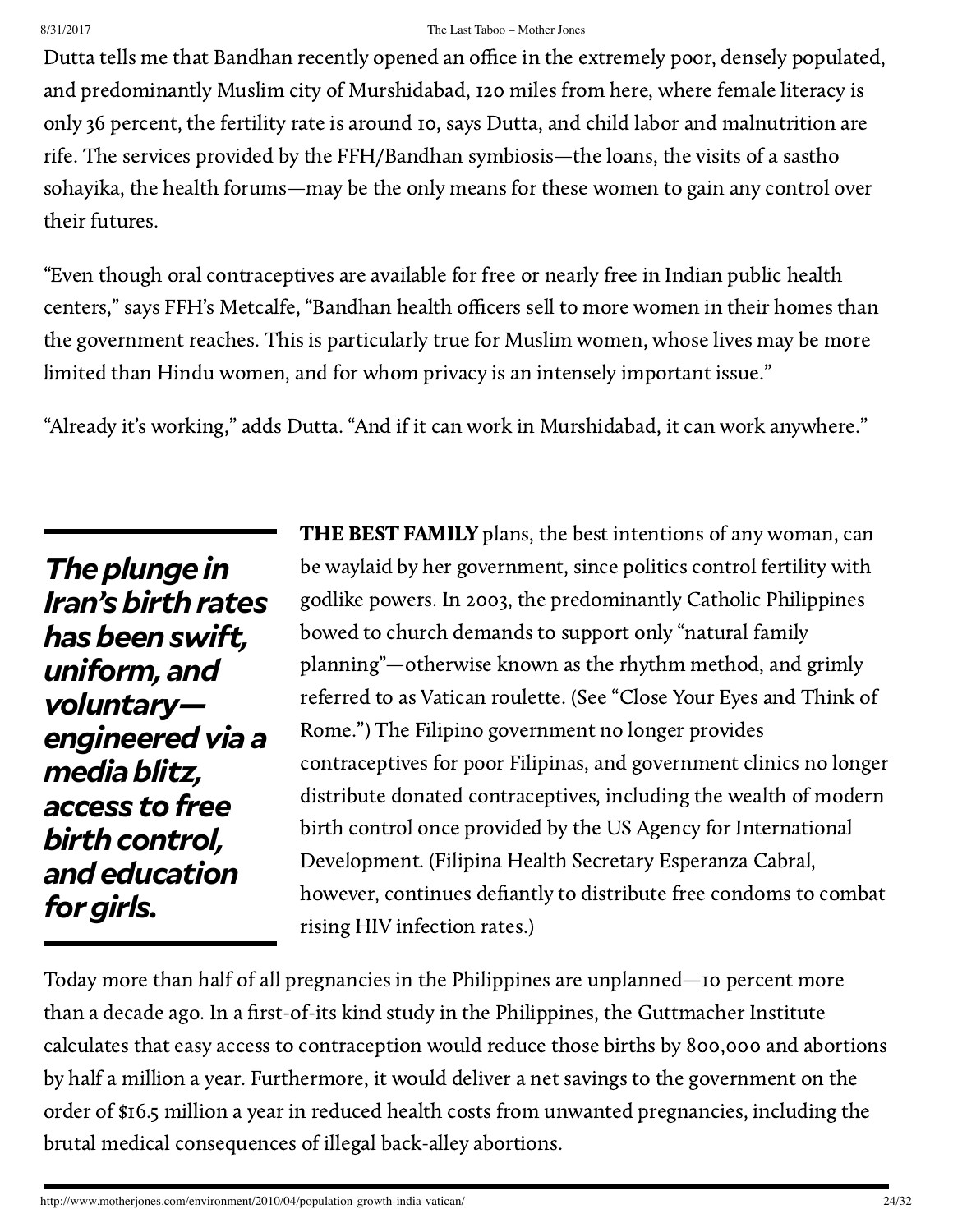### Iran's fertility rate:

7 IN 1980 1.7 **TODAY** 

## In Iran, the fertility pendulum has gone the other way in recent years. From a high of 7.7 in 1966, total fertility fell to 6 during the Shah's reign, spiked to 7 during the Islamic Revolution (when marriage became legal for 12-year-old boys and 9-year-old girls), then plummeted 50 percent between 1988 and 1996, [continuing](http://www.iussp.org/Brazil2001/s20/S20_02_Mehryar.pdf) down to 1.7 today. That plunge, known as the "Iranian miracle," was one of the most rapid fertility declines ever recorded.

Iran's demographic reversal was swift, uniform, and voluntary. Women of all childbearing ages in urban and rural parts of the country simply began to have smaller families practically overnight. Demographer Mohammad Jalal Abbasi-Shavazi of the University of Tehran writes that the feat was engineered through a mobilization between government and media: Information was broadcast nationwide about the value of small families, followed up with education about birth control, implemented with free contraceptives. Progressive social measures further primed Iran: increasing public education for girls (today more than 60 percent of Iranian university students are women); a new health care system; access to electricity, safe water, transportation, and communication. Similar fertility reversals have occurred in Costa Rica, Cuba, South Korea, Taiwan, Thailand, Tunisia, and Morocco—as quickly as in China but minus the brutal one-child policy.

The United States, plagued by its own ping-pong policy, has been little help. Beginning with Ronald Reagan in 1984, the "global gag rule," also known as the Mexico City Policy, prohibited US funding of any foreign family planning organizations providing abortions. The gag rule barred the discussion of abortion or any critique of unsafe abortions, even if these medical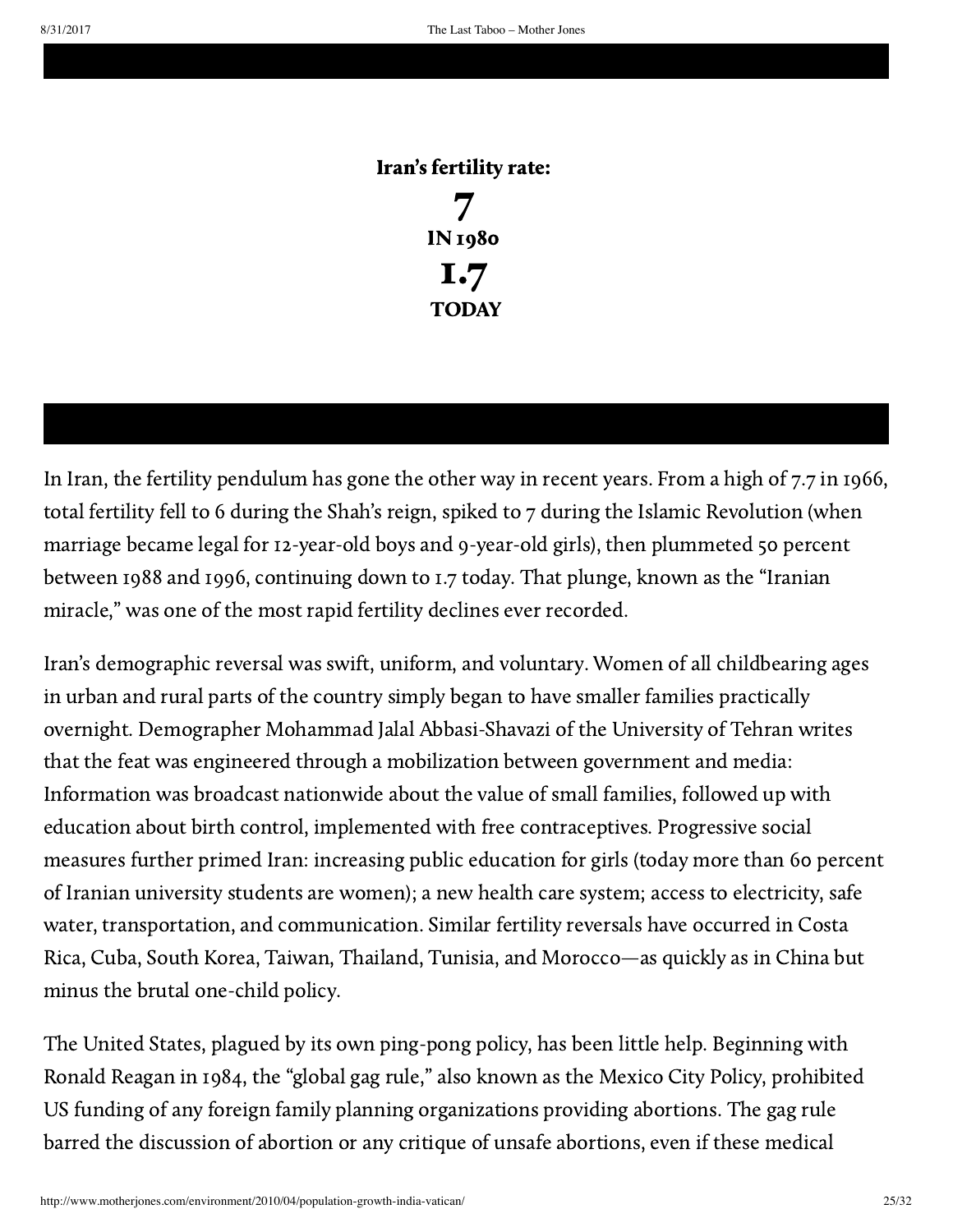services were implemented with the group's own money (a ruling that would have been unconstitutional in the US). Bill Clinton rescinded the policy in 1993, but George W. Bush reinstated it in 2001, and before Barack Obama could rescind it again, the flow of aid to developing countries slowed or even stopped, eviscerating health care and severely undermining family planning efforts in at least 26 [developing](http://reproductiverights.org/en/document/the-global-gag-rules-effects-on-ngos-in-56-countries) nations, primarily in Africa.

Joanna Nerquaye-Tetteh, former executive director of the Planned Parenthood Association of Ghana, testified before Congress in 2004 on the policy's effects in her country. "The gag rule completely disrupted decades of investment in building up health care services," she said. "We couldn't provide contraceptives and services to nearly 40,000 women who had formerly used our services. We saw within a year a rise in sexually transmitted infections and more women coming to our clinics for post-abortion care as a result of unsafe abortions."

Although it's unclear how many babies were added to the human family as a result of the global gag rule, the UN estimates that at its height in 2005, the unmet demand for contraceptives and family planning drove up fertility rates between 15 and 35 percent in Latin America, the Caribbean, the Arab states, Asia, and Africa—a whole generation of unplanned Bush babies.

IN AN UPSCALE Kolkata suburb, I meet with Chandra Shekhar Ghosh, founder and chairman of Bandhan, a tall man with crooked eyeglasses and a straightforward smile. He speaks quietly of his father, a hardworking Bengali who owned a sweet shop that prospered modestly in good times and was among the first to suffer in bad times. "My mother did not work outside the home and could not help financially when times got tough," he says. "From a young age, I realized the inflexibility of this model in an ever-changing world and vowed to change it."

Sitting in with us is one of his finance managers, Maneeta Rathore, a bubbly young woman who shares the same devotional enthusiasm I saw among the staff in Bandhan's field office in Bagnan, where Trideep Roy, Nabanita Mondal, and the loan officers work and live during the week. Many Bandhan staff members are stationed so far from home that they manage to return to their families only once or twice a month. Nevertheless, Ghosh's people wear an aura of pride and purpose and a happiness not the norm among taciturn Bengalis, the New Yorkers of India.

When Ghosh opened the first Bandhan branch office in 2002 in Bagnan, he slept on the floor for months at a time, Soumitra Dutta tells me. Maneeta Rathore says Ghosh couldn't get a single banker to listen to him back then, and now they're knocking at his door. In only eight years, he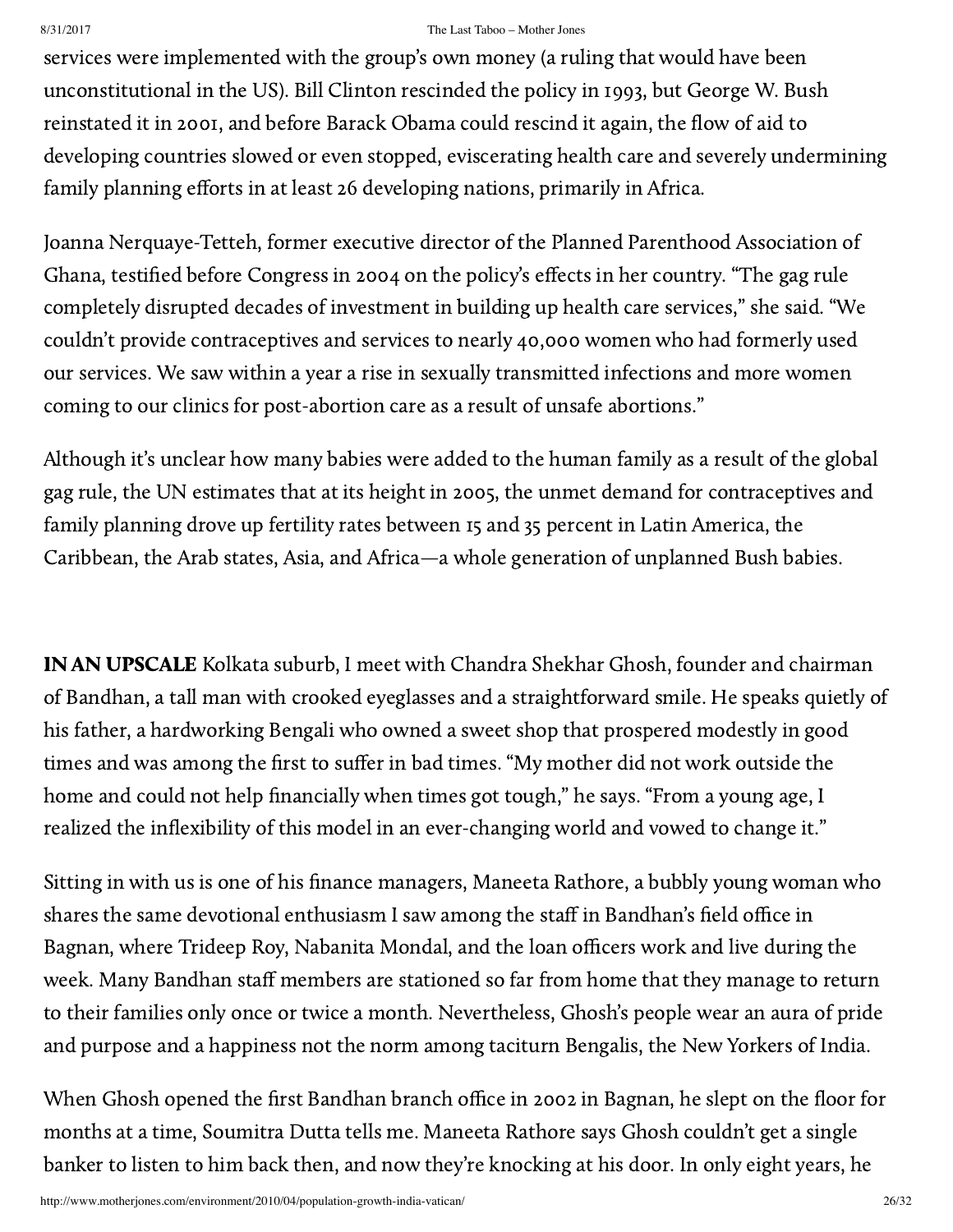has grown his hope for the poor from a single field office in Bagnan to more than a thousand field offices serving more than 2 million female clients in 14 Indian states. Two years ago, Forbes magazine voted Bandhan the No. 2 microfinance institute in the world based on size, efficiency, risk, and return.

Ghosh is not the original microloan pioneer. That credit goes to Bangladeshi Muhammad Yunus, who founded [Grameen](http://www.grameen-info.org/) ("villages") Bank in 1983. His revolutionary model was to loan to the unloanable poor—notably women—who lacked collateral, enabling them to develop their own businesses and free themselves from poverty. This radical innovation won Yunus the Nobel Peace Prize in 2006. Empirical studies now support his intuition of 27 years ago: Women make better loan [recipients](http://ideas.repec.org/a/ucp/jpolec/v106y1998i5p958-996.html) than men if your aim is to increase family well-being. Compared to men's loans, women's loans double family income and increase child survival twentyfold.

Ghosh is bringing this program into the 21st century by adding the health forums and the sastho sohayika program, as well as an initiative called Targeting the Hard Core Poor, aimed at those who can't meet the requirements for a microloan. "These are the homeless and the downtrodden," he says. "The widows with children who beg for a living and who have no resources and no confidence. Rather than money, we give them an asset, a milk goat or cow or a roadside tea stall. We guide them through about 18 months of business development before they graduate into the microloan program."

At the outset of our meeting, Ghosh makes a point of telling me there is no peace in money, no peace when others suffer, but peace only when everyone shares in it. When I ask if he imagines expanding his help for the poor beyond India, he says yes, but won't reveal where. I suggest he try the US, likewise home to impoverished people unable to procure credit or health care people whom no one believes in. He blinks, surprised. Then giggles.

IT'S DARK AT 4:30 in the morning near Darjeeling, the city of tea in the Himalayas. Nevertheless, 2,000 people are gathered at 8,500 feet atop Tiger Hill awaiting the cold sunrise. The crowd, milling in the dark, sipping chai from tiny throwaway plastic cups, speaks more than a few of India's 1,600 dialects and wears more than a few of its traditional clothes mashed up with western sweaters, [counterfeit](http://www.galenfrysinger.com/tiger_hill_sikkim.htm) "North Phase" parkas, and hiking boots.

The department of tourism has built a pavilion on Tiger Hill for viewing the sunrise. Its three stories provide an apt metaphor for one version of our future world. The top floor, the "super deluxe lounge with complimentary tea," is enclosed within glass picture windows ideal for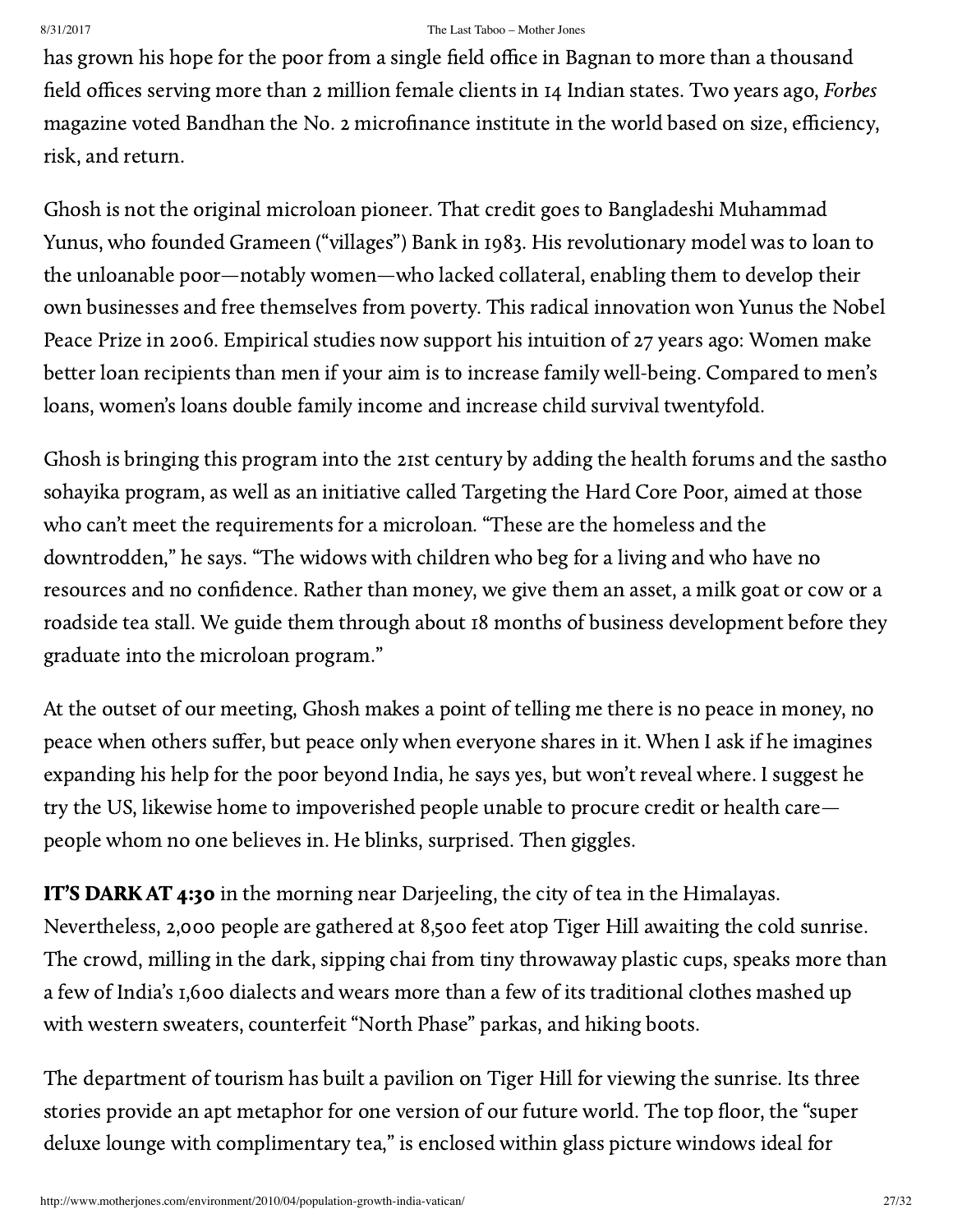viewing. It seats about 50 people, or 2.5 percent of the crowd, in pink plush chairs and sofas, at a cost of 40 rupees (87 cents) to enter. The other two floors, which make up the "deluxe" lounge, charge half as much to house four times as many people, about 10 percent of the crowd, at a fraction of the comfort level and without the free tea. The remaining 1,750 people—87.5 percent —pay 5 rupees (10 cents) to stand outside in the cold[.\\*](#page-30-0)

Perhaps somewhere out in the shivering crowd is a Supta Halder or two—a lucky, hardworking woman who's benefited from the help and education she's received. Her descendants will prosper, perhaps enough to watch the sunrise from the deluxe lounge. Fed better in childhood, they will grow taller and live longer. Better educated, they will have fewer children, whom they will also educate and who will marry later, also to bear fewer, taller, plumper, longer-living offspring. The best 21st-century contraceptive is a Yunusian device, a microloan.

The business of microloans is growing exponentially. Between March 2008 and March 2009, 22.6 million people in India received them, 60 [percent](http://online.wsj.com/article/SB125650454944206667.html) more than a year earlier, despite the worst global recession since the Great Depression. This innovative approach to development is rewriting the demographics of poverty. It's also selling the loan recipients bigger ecological shoes—televisions, VCRs, larger homes, cars though they're still nowhere near the size of Western shoes.

Rajendra Pachauri, cowinner of a Nobel Prize for his chairmanship of the Intergovernmental Panel on Climate Change, warns that India's growing population can't afford increased consumption levels. "We can't support lifestyles even remotely like those in Europe and North America," he says. "We need policy initiatives to assure this doesn't happen. But the

**The paradox** *embeddedinour future is that the fastestwayto slowour population growthis to* reduce poverty, *yet the fastest* way to run out *of resources is to increasewealth.*

movement has to take place in both hemispheres. Awareness has to be raised in both the East and the West to deglamorize unsurvivable consumerism."

On the top floor of the Tiger Hill Pavilion, the people in the super deluxe lounge are sipping their complimentary tea. Among them are Indians who have returned from abroad, a few Europeans, Australians, and North Americans—the representatives of the fourth stage of the model of demographic transition, where population is stable and aging. In most industrialized countries, fertility has fallen below replacement level and population is declining. Many aging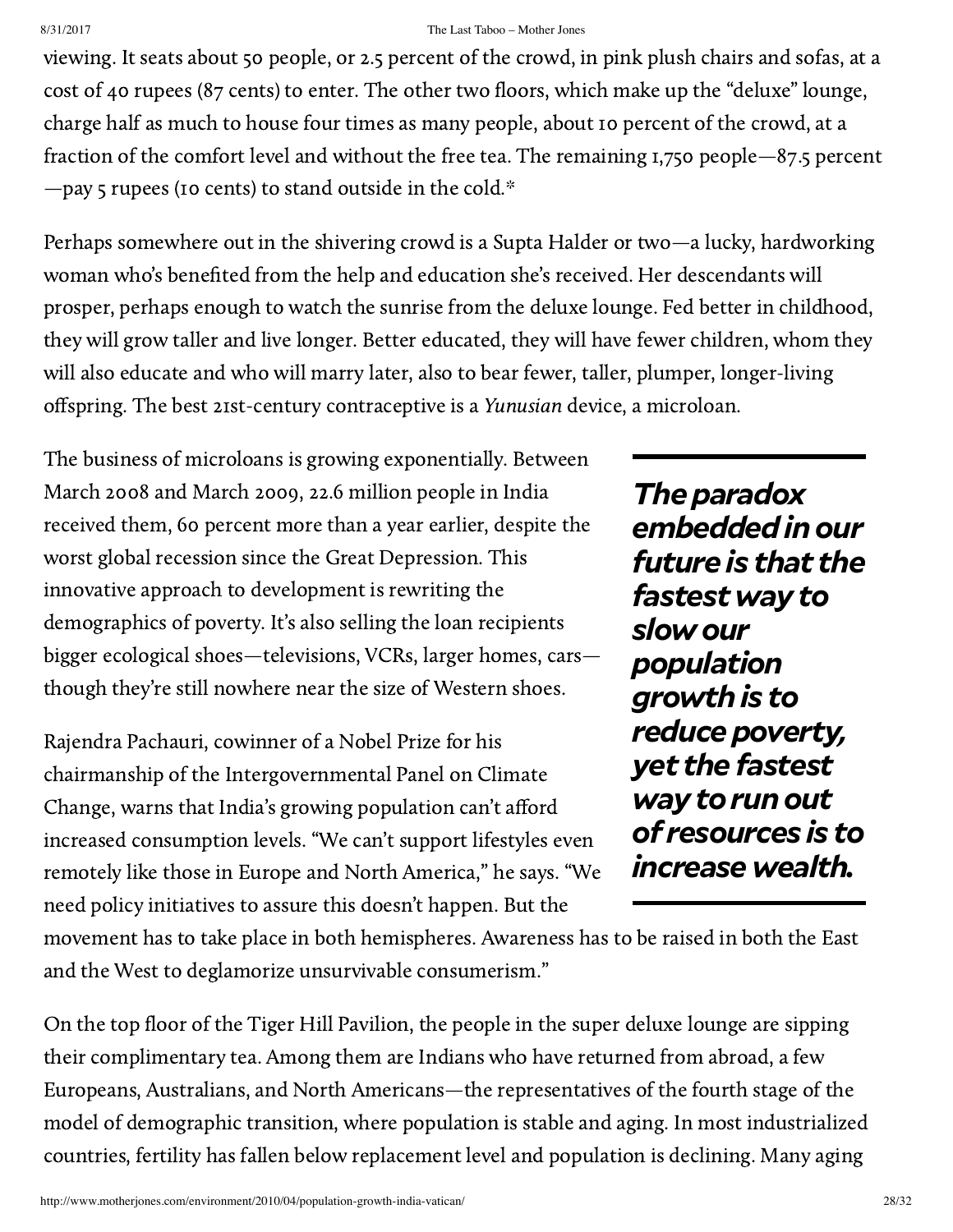nations introduce pro-natalist policies, so-called baby bonuses designed to keep their retired populace comfortably retired, supported by younger, working people. It's an effective strategy. "But it's nutty," says Paul Ehrlich. "These highest-consuming populations are exactly the ones we need to allow to naturally shrink."

## As of 2005, women in 18 of the 24 WEALTHIEST **NATIONS**

were having more babies than in previous years. Nobody knows why.

Meanwhile, somewhere in the super deluxe lounge may be a person or two representing a trend that's taken demographers by surprise. It's the unexpected emergence of what appears to be a fifth stage in the demographic transition, a development important enough to warrant another paper in the [preeminent](http://www.nature.com/nature/journal/v460/n7256/abs/nature08230.html) scientific journal, Nature. This fifth stage is upending a key tenet of social science: that increasing wealth, education, and gender equality invariably and irreversibly trigger a decline in fertility and a smaller population. Instead, demographers have discovered that in 18 of [the](http://www.nature.com/nature/journal/v460/n7256/abs/nature08230.html) 24 most highly developed countries—the US, Denmark, Germany, Spain, Norway, the Netherlands, Belgium, Luxembourg, Finland, Israel, Italy, Sweden, France, Iceland, the UK, New Zealand, Greece, and Ireland (the exceptions: Japan, Canada, Australia, Austria, Switzerland, and South Korea)—fertility has flipped. As of 2005, women in these countries were having more children than in previous years—stalling out their nation's straightforward decline in fertility (though birth rates still remain below replacement rates). This small but important fertility increase is good news for those who worry about Social Security deficits, but bad news for those who worry about societal security on a planet with finite resources.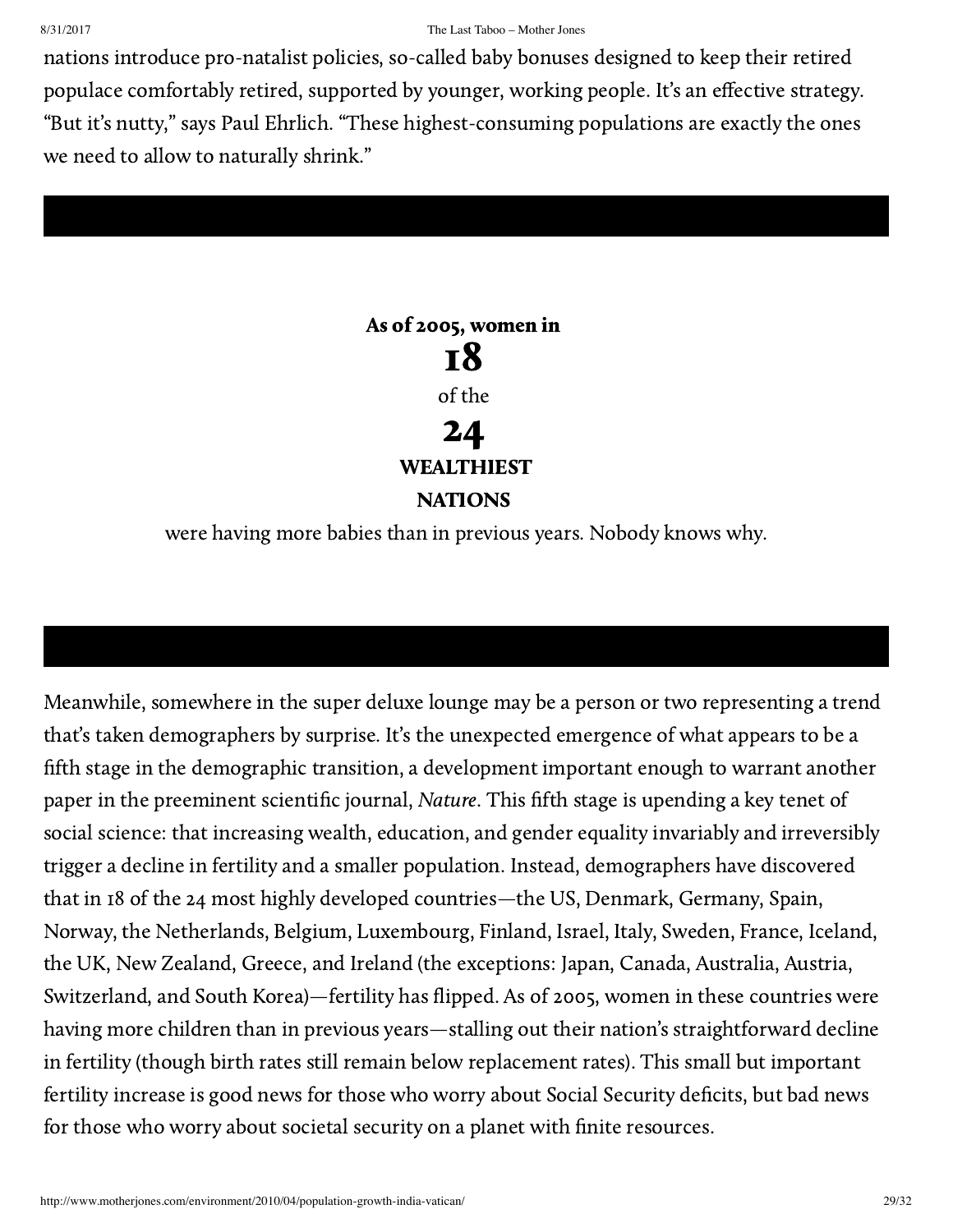The study leaves the causes unaddressed, leaving us to wonder: What portion is due to the cultural norms of new immigrants? Or to abstinence education? The only known correlates are the highest levels of economic and social development. Perhaps the core question is, how much has our silence around population growth contributed to the emergence of this fifth demographic stage? Even in rich nations, most families calculate the costs of each child in their household budget—in the size of their house, the need for quality child care, and college costs. So would these same families make different decisions if they were calculating the costs of each child in their (equally limited) planetary budget—in the costs of clean air, water, and adequate food for all?

Four decades ago, Norman Borlaug warned in his Nobel [acceptance](http://nobelprize.org/nobel_prizes/peace/laureates/1970/borlaug-acceptance.html) speech that his Green Revolution would grant only a temporary respite from the issue of our own population: "There can be no permanent progress in the battle against hunger until the agencies that fight for increased food production and those that fight for population control unite in a common effort." In the next 40 years, as we add somewhere between 1 and nearly 4 billion more people, as at least some of these newcomers achieve a deservedly better standard of living, the challenges to survival will become daunting—not just for the people of India but for people everywhere.



**Kolkata's teeming Malik Ghat wholesale flower market.**

The paradox embedded in our future is that the fastest way to slow our population growth is to reduce poverty, yet the fastest way to run out of resources is to increase wealth. The trial ahead is to strike the delicate compromise: between fewer people, and more people with fewer needs…all within a new economy geared toward sustainability. Perhaps this is the sixth stage in our demographic maturity: the transition from 20thcentury family planning to 21st-century civilizational planning. The shift may seem

daunting, but some of it's already happening. Birth rates continue to fall. And slowly but surely our focus converges as we realize that our common future is entwined with the fate of this small world.

On Tiger Hill at dawn, the people in the crowd—inside and out—are awarded the same prize. A vision appears above the blue mountains of tea and cedar. At 28,000 feet—nearly five miles—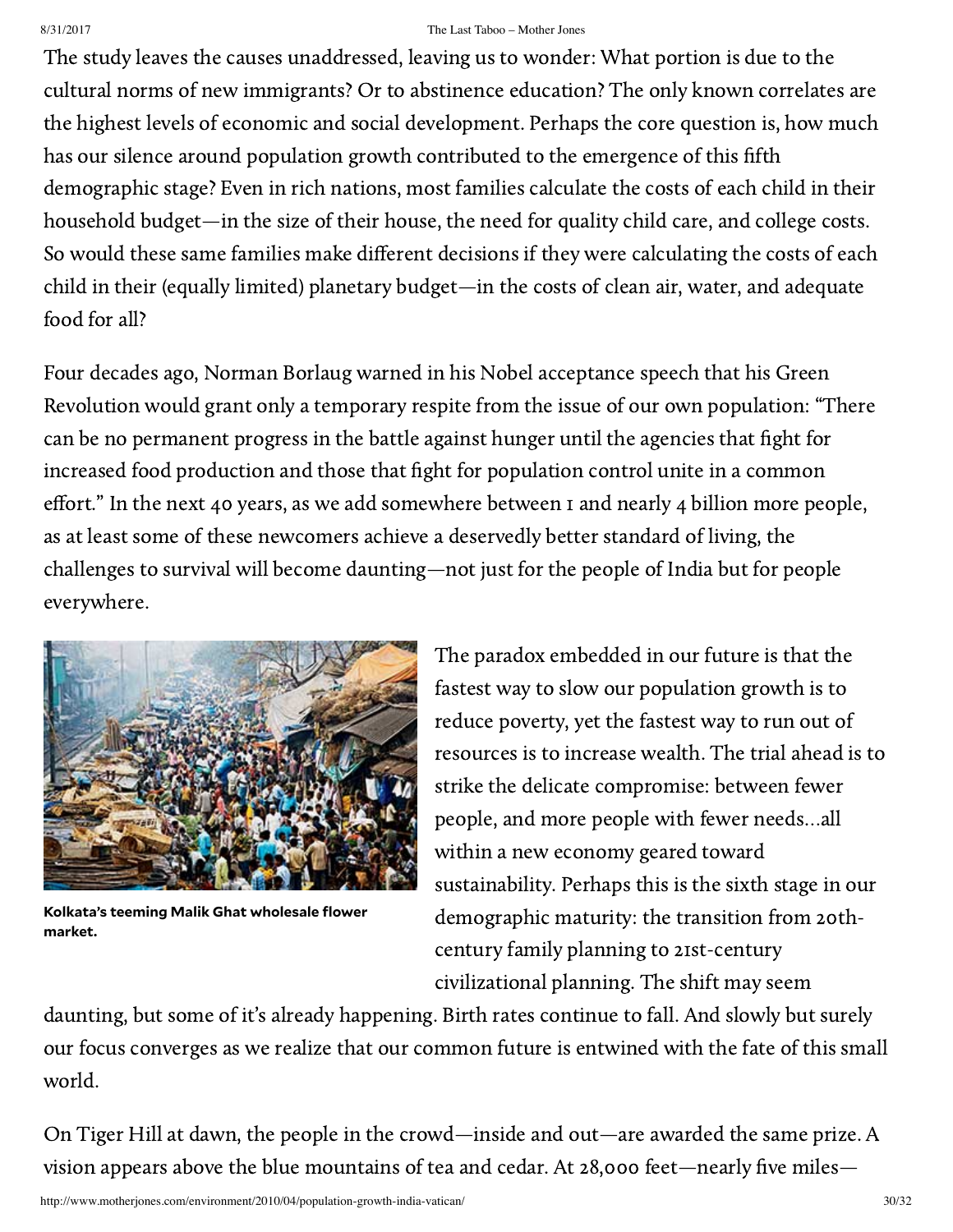above us, the five peaks of Kangchenjunga, the world's third-highest mountain, broadcast the sunrise minutes before it reaches us. The snows convert from gold to silver to pink with blue shadows. Kangchenjunga means "the five treasures of snows" and is said to house the five treasuries of God: gold, silver, gemstones, grains, and the holy books—as good a metaphor as any for the life-giving vault of earth.

The onlookers cheer. A hundred cameras flash. The alchemy lasts a moment, people melding with mountain and each other, before the fog rolls in and parts us again.

<span id="page-30-0"></span>Correction: This figure has been changed to correct an error in conversion.

## **GETTHESCOOP, STRAIGHTFROMMOTHERJONES.**

### **ENTER YOUREMAIL SUBMIT**

### **JULIA WH[ITTY](http://www.motherjones.com/author/julia-whitty/)**

Julia Whitty is the environmental correspondent for *Mother Jones*. Her latest book is *Deep Blue [Home](http://www.julia-whitty.com/books/): An Intimate Ecology of Our Wild Ocean*. For more of her stories, click [here](http://www.motherjones.com/authors/julia-whitty).

Mother Jones is a nonprofit, and stories like this are made possible by readers like you. [Donate](https://secure.motherjones.com/fnx/?action=SUBSCRIPTION&b_country=United+States&pub_code=DON&term_pub=DON&list_source=7HEGP004&term=XX.1.50.00.DON.D.0.7264) or [subscribe](https://secure.motherjones.com/fnx/?action=SUBSCRIPTION&b_country=United+States&pub_code=MJM&term_pub=MJM&list_source=SEGYN4) to help fund independent journalism.

## + VIEW COMMENTS